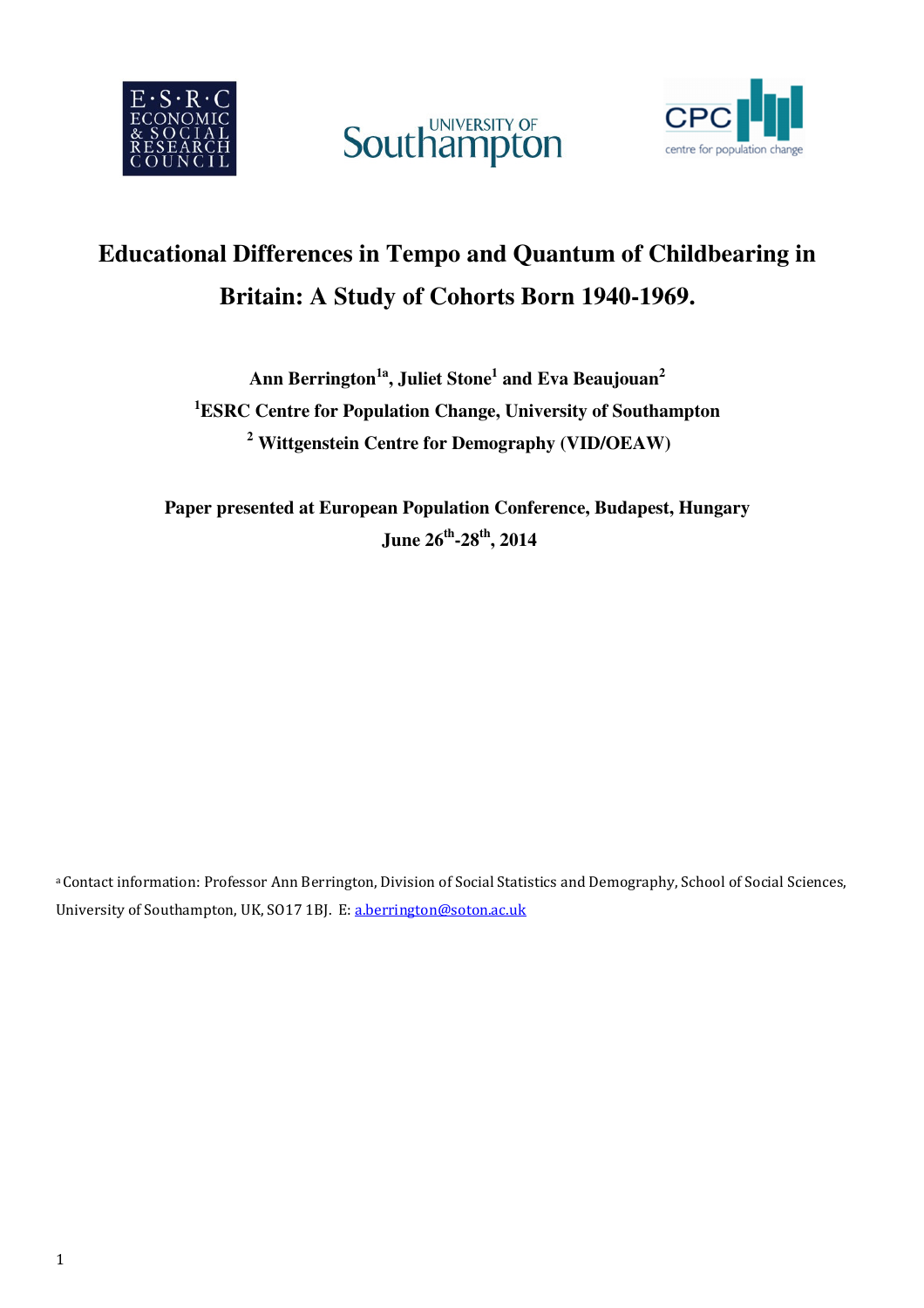#### **1 Introduction**

Overall levels of fertility in the UK are relatively high by European standards. While period fertility, as measured by the Total Fertility Rate (TFR), has fluctuated over the period 1947 to 2012, completed family size has been more stable, rising slightly for cohorts born in the 1930s, and declining slightly thereafter (Figure 1). Some of the fluctuations in period trends relate to changes in the tempo (timing) of childbearing, specifically an increase in the mean age at first birth and an increase in fertility rates at older ages. Increasing female education is often cited as a key explanation for the postponement of entry into motherhood to older ages (Blossfeld and Huinink 1991) and recent evidence from the UK suggests that increased enrolment in higher education in the late 1980s and 1990s is a key explanation of the (period) increase in mean age at first birth (Ni Bhrolchaín and Beaujouan 2012).

Educational attainment is generally assumed to exert a downward pressure on achieved fertility because it opens up opportunities for women beyond the maternal role (Kravdal 1992). Higher levels of attainment increase the economic opportunity costs of leaving the labour market to care for children (Becker 1981;Becker and Lewis 1973). At some point an income effect may outweigh this opportunity cost effect, especially as a result of educational homogamy – if women's income exceeds the cost of funding fulltime childcare, work and childbearing become more compatible, particularly if a woman's partner is also a highearner. Increased educational attainment is also argued to reduce fertility through the positive impact of education on female emancipation and a desire for personal fulfilment (Lesthaeghe 1998;Van de Kaa 1987). Thus it may be the case that increased childlessness among more educated groups may be due to an increased desire to remain childless. However, in the UK only a small proportion of women intend to remain childless and so voluntary childlessness is only likely to be part of the explanation (Berrington 2004;Berrington and Pattaro 2013). Other important impediments to achieving desired fertility relate to partnership dynamics – postponement of entry into a co-residential partnership and partnership dissolution. The extent to which childlessness results from the over-postponement of first births is difficult to quantify but evidence from the UK suggests that childless women in their late thirties still have positive fertility intentions which may be difficult to achieve given the biological constraints on fecundability at older ages (Berrington and Pattaro 2011).

The impact of educational attainment on childbearing will differ according to the socio-economic context, for it depends on a variety of factors such as the employment rights of mothers, and the costs and availability of childcare (Kravdal 1992). Research based on Nordic countries has demonstrated that the educational gradient in cohort fertility differs among the four Nordic countries: Sweden, Finland, Norway and Denmark (despite the fact that the overall level of cohort fertility in these countries being similar). In particular, there are significant differences in the educational gradient of childlessness in these countries. In Norway and Denmark the highest levels of childlessness are among the most educated, but in Sweden and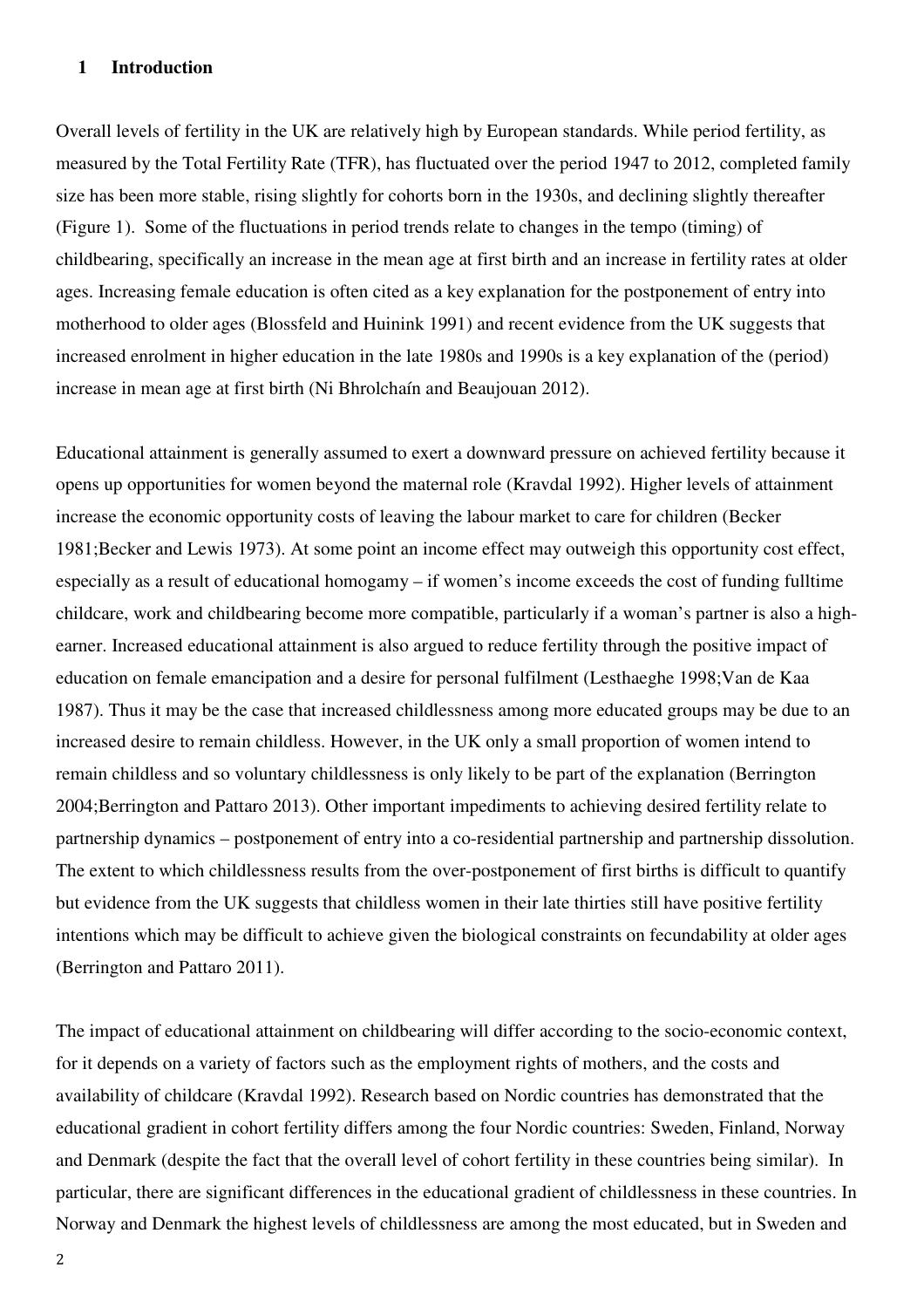Finland there is a U shape pattern, with childlessness higher among those with both high and low education (Andersson et al. 2009). In the UK, there have been large and persistent socio-economic differences in the likelihood of remaining childless (Kneale and Joshi 2008). Berrington and Pattaro (2013) found that for the 1958 cohort, despite only a tiny minority of women intending to remain childless, one quarter of those with a degree level qualification did so – far higher than the proportion of women with no qualifications (12%). One underlying explanation for this association may be an enduring incompatibility between the demands of a high-level career and family life for women in the UK. This could be in part due to constraints such as insufficient provision of affordable childcare, as well as persistent norms regarding gender roles that mean the mother is still regarded as a child's primary carer. Strong educational gradients in the proportions childless are also seen in Australia (Department of the Prime Minister and Cabinet, Canberra 2008) and the US (Biddlecom and Martin 2006) despite relatively high overall completed family sizes in these countries.

As well as cross-national differences in the impact of education on reproductive behaviour we might expect cohort changes within countries, for example as a result of changing social norms, structural changes, for example to the labour market, the availability and affordability of childcare and so on. Notable is the fact that in both Sweden and Finland there has been a cross-over in the proportions childless by education for recent cohorts as a result of a significant increase in childlessness among low educated (Andersson et al. 2009). In the Netherlands, levels of childlessness among those with higher education have historically been high and stable (van Agtmaal-Wobma and van Huis 2008). For example the same proportion (27%) of degree-educated women remained childless in the birth cohorts 1945-49 and 1965. In contrast the proportions childless among women with low education increased from 9.4% in the 1945-49 birth cohort to 15.7% in the 1965-59 cohort. It was thus the increase in childlessness among the lower educated women that has resulted in a dramatic increase in childlessness in the Netherlands (from 13.5% to 20.9%) (van Agtmaal-Wobma & van Huis 2008) .

It is recognised that the same overall aggregate level of cohort fertility can mask large differences in parity distributions (Frejka and Calot 2001;Sobotka 2012) For some Northern and Western European countries we have simultaneously seen relatively stable cohort fertility (or even increasing cohort fertility in Denmark) in the context of increasing childlessness. This is possible since increased childlessness can be compensated by more births among those who do have children. Similarly, there may be different cohort changes in educational gradients in childlessness and in parity progression which need to be understood separately if we are to interpret cohort changes in educational gradients in childbearing.

Specifically for the UK previous research has highlighted a number of key patterns which place the UK in a unique position among European countries – and perhaps the natural comparators are in fact other Anglo-Saxon countries (Rendall et al., 2010). Whilst postponement of entry into motherhood is a trend common to most developed societies, countries differ in the extent to which the delay has occurred, and the extent to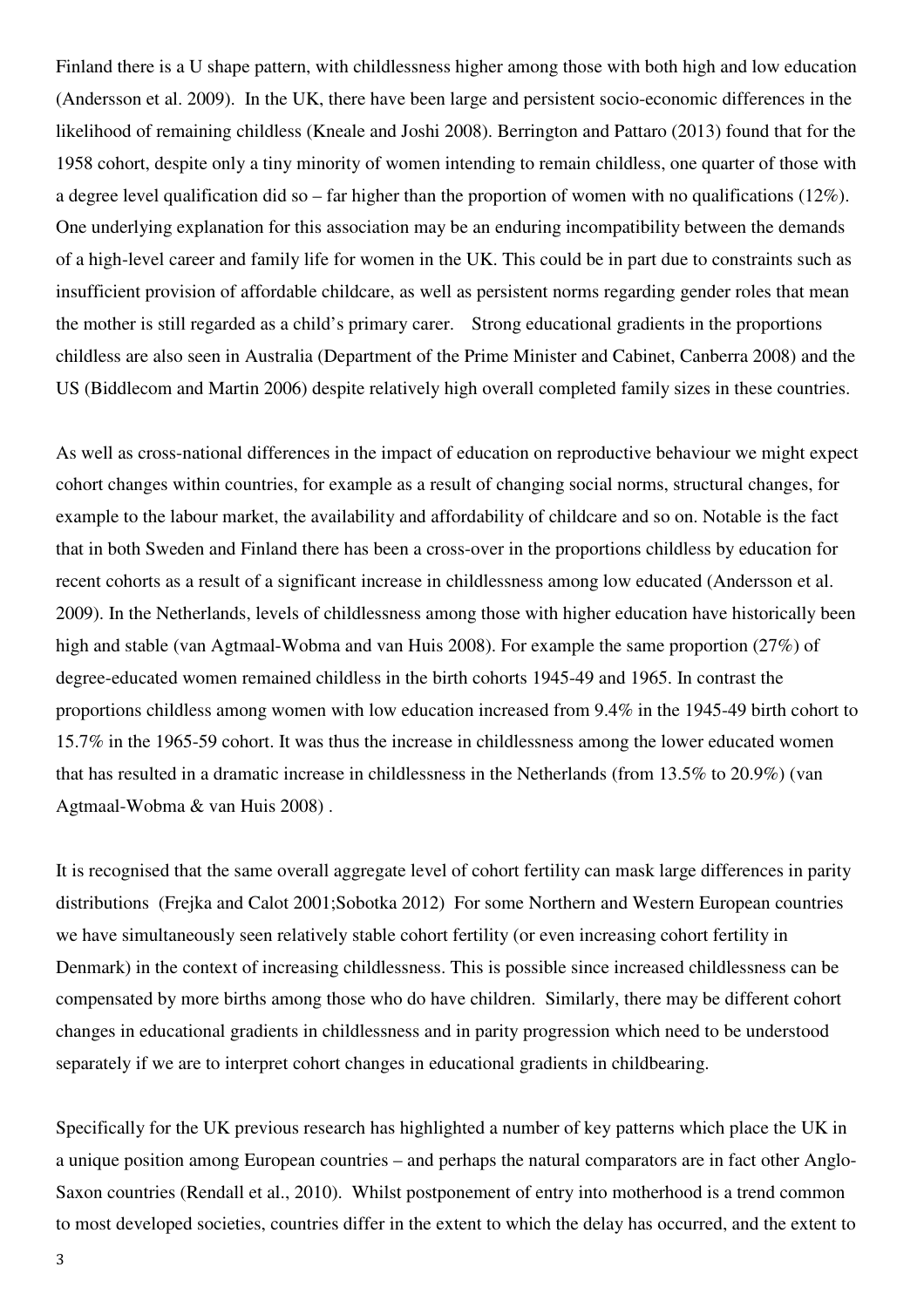which this increase in the age at entry into parenthood has been educationally homogeneous. First, it has been observed that later first childbearing is more common in England and Wales than in Norway and France. Rendall et al 2005 note that "more than two-fifths of women born in England and Wales in the mid-to-late 1960s entered their 30s childless, compared with one-third of women in France and Norway." Furthermore, not only has fertility been postponed more in the UK than in other countries, this postponement has been concentrated in the most educated groups. As Rendall et al (2010) note "Unlike the educationally heterogeneous changes in age pattern at first birth seen under the Southern European and Anglo-American family-policy regimes, the changes across birth cohorts in the study's two 'universalistic' countries -Norway and France, have been educationally homogeneous." (Rendall et al. 2010).

We might assume that those women who begin childbearing later on will end up with fewer children – the tempo-quantum interaction put forward by Kohler et al. 2002. However, up until now there has been no UK research which has looked at relationships between age at entry into motherhood and completed family size. Furthermore, no prior research has looked at how the relationship between age at entry into motherhood and completed family size differs by educational attainment, and how such educational differentials may have changed over cohorts. One of the reasons for a lack of prior research in this area is the fact that educational level is not usually collected at the time of birth registration and sample surveys which collect retrospective fertility histories often do not have sufficient sample size in order to examine these trends disaggregated by cohort or educational level. Register data from Nordic countries have permitted the analysis of fertility conditional upon entry into motherhood and suggest significant recuperation of fertility. Furthermore, the late starters in the more recent cohorts end up with slightly more children than the late starters in the earlier cohorts – but only really seen in Norway and Sweden (Andersson, Ronsen, Knudsen, Lappegard, Neyer, Skrede, Teschner, & Vikat 2009)

Existing research for the UK by Rendall and colleagues is primarily based on the England and Wales Longitudinal Study – a census linked database which only contained very basic information on educational level. Nevertheless these papers described a strong social polarisation in age at entry into motherhood. Analyses of educational differences of subsequent childbearing (Rendall and Smallwood, 2003) showed that conditional upon age at entry into motherhood, those with higher education were more likely to progress to further births. This evidence pertains to the 1950-59 cohort and so new analyses are required in order to a) use more specific indicators of educational level and b) compare the experience of the 1950s birth cohort with women born earlier and later. This paper moves beyond existing research by demonstrating how a simple decomposition technique can be used to quantify the relative importance of childlessness, delay in entry into motherhood to later ages, and fertility rates conditional upon age at entry into motherhood in explaining overall differences in completed family size between the lowest and highest educated women. Comparing these indicators for three ten-year birth cohorts: 1940-49; 1950-59 and 1960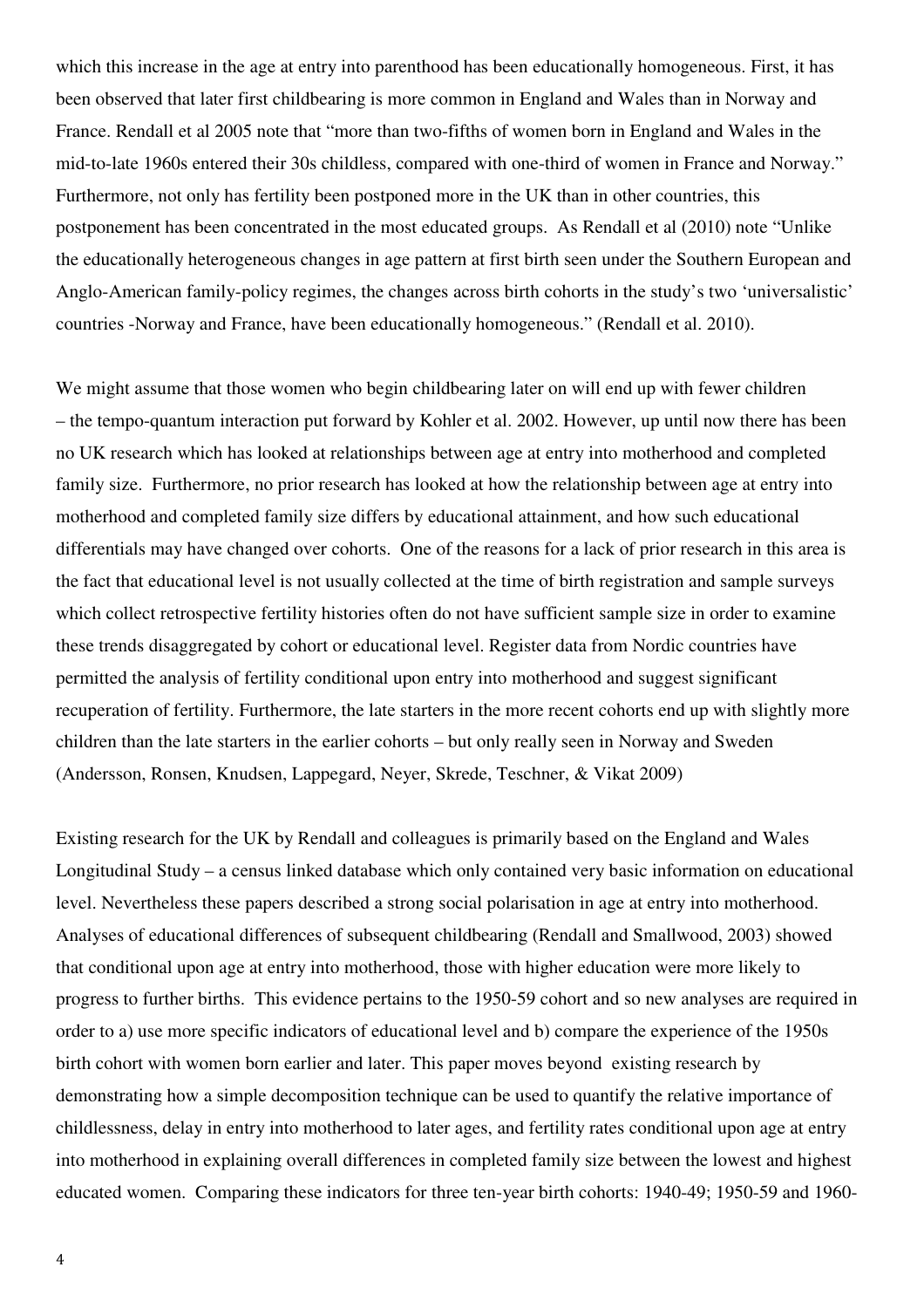69 provides new insight as to changes in the way in which increased education has affected the reproductive process in Britain.

Our overall aim is to examine the relative contribution of childlessness, delayed entry into motherhood and parity progression to educational differences in completed family size in Britain and whether these relationships have changed over time. The first three of our research questions build up our understanding using descriptive analyses, the fourth question relates to a decomposition analysis described in the following section.

RQ1: How have educational differences in childlessness and parity distributions among mothers changed over cohorts born 1940-1969?

RQ2: How have educational differentials in age at entry into motherhood changed for cohorts born 1940- 1969?

RQ3: How does the relationship between age at entry into motherhood and completed family size differ by education? Has this relationship changed over cohorts born 1940-1969?

RQ4: What are the relative contributions of childlessness, age at first birth and fertility rates conditional upon age at first birth to explaining the educational gradient in completed family size?

#### **2 Data and Methods**

The analyses are based primarily on retrospective fertility histories collected in repeated rounds (1979- 2009) of a nationally representative cross-sectional survey of adults in Britain – the General Household Survey  $(GHS)^1$ . A team of researchers at the ESRC Centre for Population Change has combined these retrospective histories to provide a unique data source to study family change in Britain (Beaujouan et al. 2014). The histories include information on the fertility experiences of more than 600,000 men and women across periods, cohorts and at different ages. Ni Bhrolchain and colleagues (2011) demonstrate that the retrospective reports of fertility for women aged under 50 are consistent with estimates from national birth registration, although there is some evidence of under-reporting of past childbearing among women aged over 50 (Ni Bhrolchain et al. 2011). Therefore the work reported here only uses retrospective reports for women aged under 50 at the time of the survey. We assume that estimates of completed fertility based on women aged 40-49 are good approximations to ultimate fertility since very few British women have children after the age of 40. The following analyses are based on revised fertility histories where retrospectively reported births are augmented with additional information on children living within the household. The data are weighted to take account of survey design and non-response (Beaujouan et al. 2011). Our analyses are based on a total of 31,583 women from the GHS.

<sup>&</sup>lt;sup>1</sup> Later renamed the General Lifestyle Survey.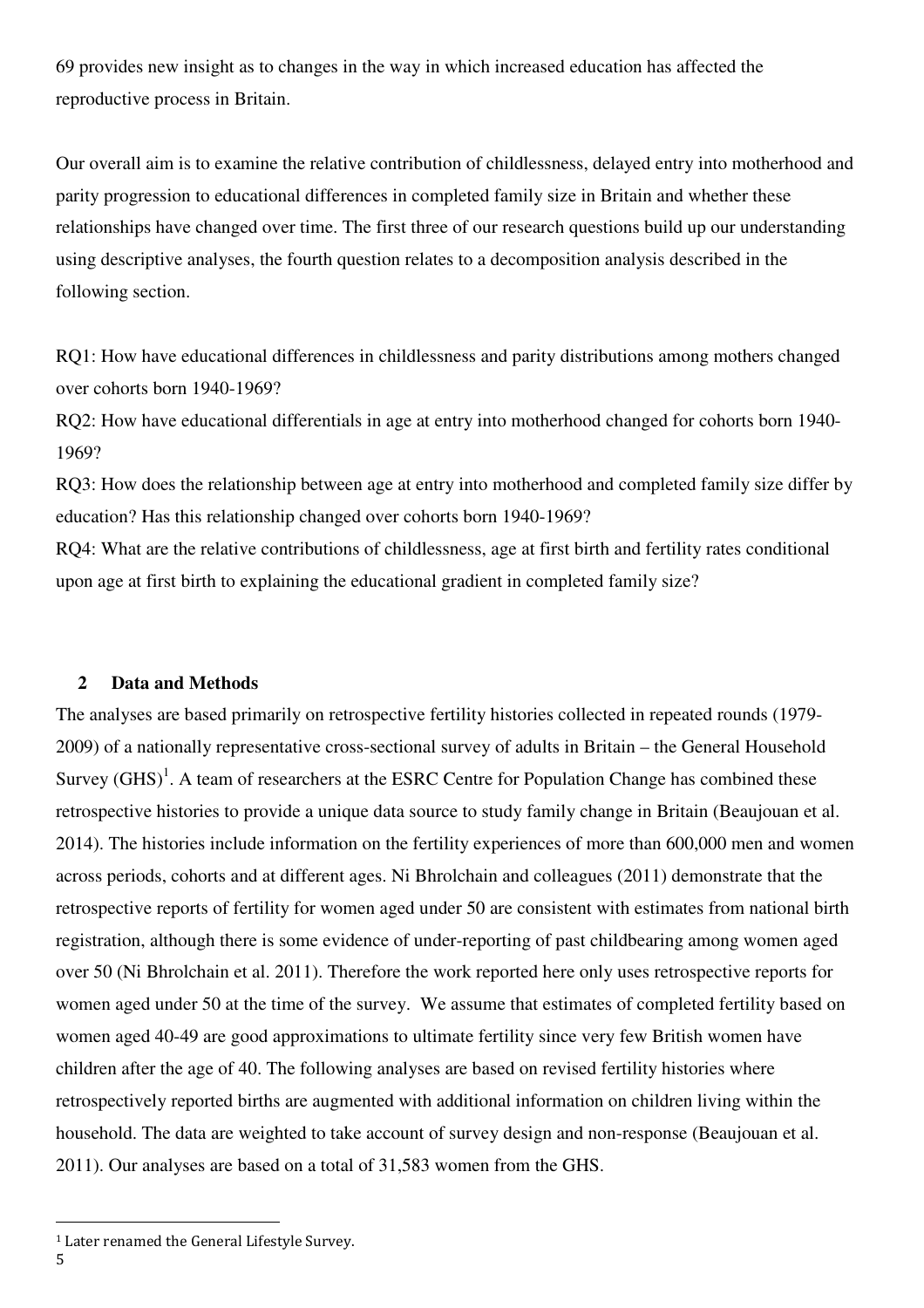A limitation of the GHS data is that the sample sizes for more recent cohorts are smaller than for older cohorts. This is because the fertility experience of younger cohorts of women is only captured in the most recent surveys among women who have recently reached aged 40, whereas the experience of older cohorts is represented in the retrospective reporting of repeated survey rounds. We therefore supplement the GHS data using the UK Household Longitudinal Study, Understanding Society, a panel study of around 30,000 households in the UK (Mcfall 2013). We use data from Wave 1 in 2009-10, at which point retrospective fertility histories were collected. We include 12,768 women aged 40-70 years at interview who completed a valid fertility history. The analyses are weighted using cross-sectional wave 1 weights, standardised to the sample size.

Before combining fertility histories from the two surveys we evaluated the consistency of key findings from the two data sources, for example, completed family size and the age pattern of childbearing, and found them to be comparable to each other. Furthermore, completed parity distributions and age patterns of childbearing within our sample closely match national data from vital registration (Office for National Statistics 2013a).

Our measure of education is based on highest educational qualification at the time of survey. We use four categories of education: 1. Less than Ordinary (O); Level 2. Ordinary level; 3. Advanced (A) level; 4. Degree or equivalent. O level qualifications are equivalent to a school leaving qualification taken at age 16 years. A level qualifications are taken at age 18 years and are generally required in order to progress to a tertiary (university) educational setting. Since educational attainment is measured at the time of interview, some qualifications will be gained in a second stage, subsequent to entry into motherhood. We address by taking women's reported age at leaving education into account when coding their educational attainment. Specifically, we seek to identify whether women with a degree or equivalent qualification are likely to have had a break in continuous education before attaining this higher qualification. We assume that this is the case if women report having a degree but left school or further education at the age of 18 or younger, or if they have a degree but report leaving education at the age of 28 or older. In both situations, we recode their highest qualification as A level to reflect their likely educational attainment at the time of exposure to the risk of childbearing.

The interpretation of changing educational differentials in fertility over time is made complex by the changing composition of the British population by education. As shown in Figure 2 the proportion of the female population with either no qualifications or who fail to achieve any Ordinary Level (O Level) qualifications at the end of compulsory schooling (generally at age 16), decreases from 63% among women born 1940-49, to just one fifth of women born 1960-69. At the same time, the proportion with a degree or other higher level qualification increases from 9% to 24%. Hence among earlier cohorts female graduates were a select group of women, whereas today they form a significant minority. When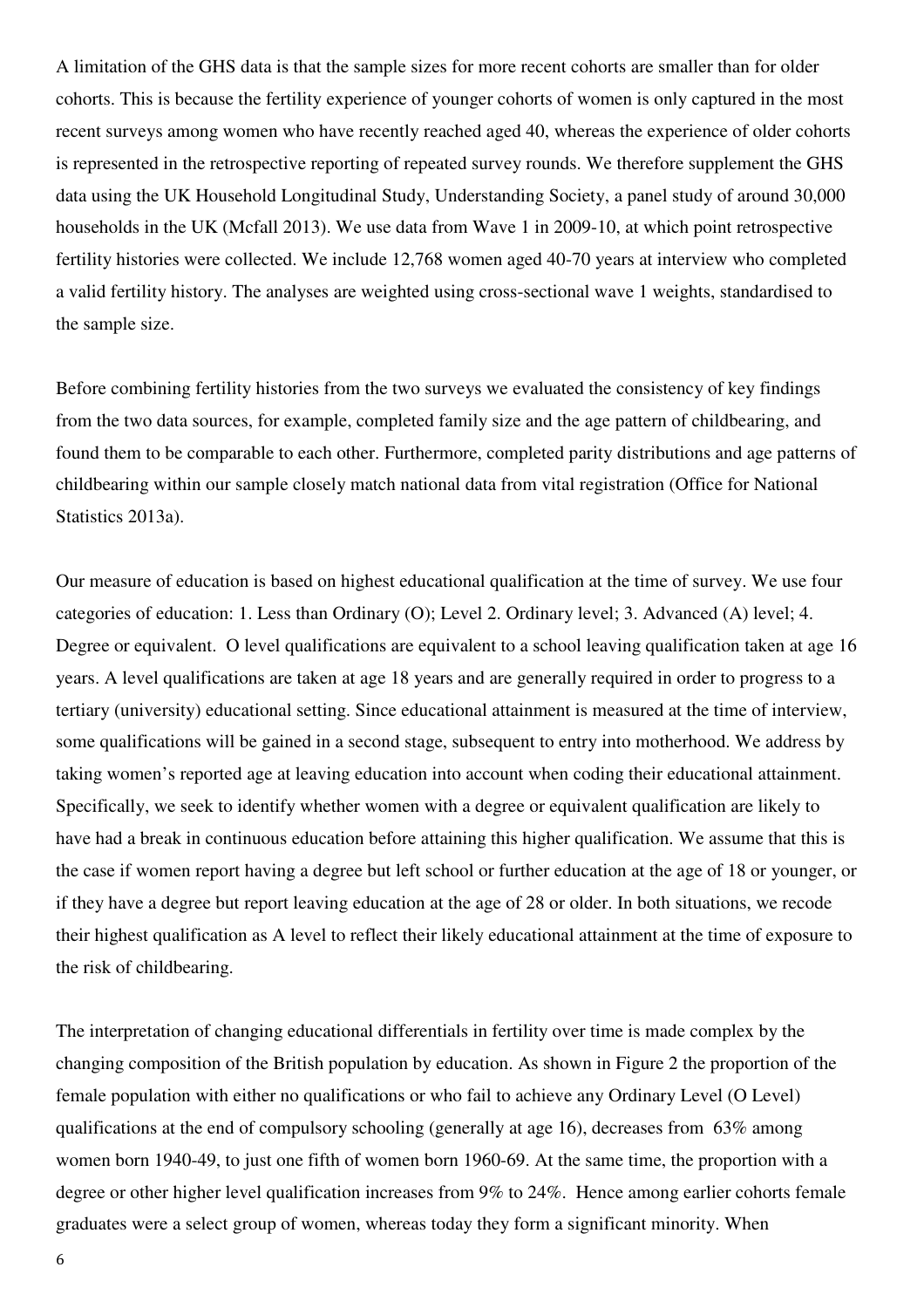interpreting our results, it is important to keep in mind these compositional changes in our sample across cohorts.

Research questions 1-3 are examined using descriptive statistics in Tables 1-3. In order to examine research question 4, i.e. to assess the relative contributions of childlessness, age at first birth and fertility rates conditional upon age at first birth in explaining educational differences in completed family size, we focus on a comparison of those with the highest and lowest levels of education.<sup>2</sup> Our aim is to explain the absolute difference in completed family size for women with degrees versus those with less than O level qualifications. This overall difference can be broken down into three components: 1. Differing levels of childlessness; 2. Timing of entry into motherhood (composition effect); 3. Fertility rates conditional upon age at first birth (rate effect). We employ a two-step approach, with the impact of childlessness being assessed in step one and the impact of delaying entry into parenthood and fertility rates conditional upon age at first birth assessed in step two.

Step 1: We utilise the fact that total completed family size (CFST) is equivalent to completed family size for mothers (CFSM) multiplied by the proportion of women who are mothers (Sobotka 2012). For each 10 year cohort, we calculate the completed family size that would exist if the degree-educated women experienced the levels of childlessness found among the least educated group. The difference between this hypothesised completed family size and that observed for degree-educated women can be viewed as the difference attributable to increased childlessness among the highly educated group. This is expressed as a proportion of the overall difference.

Step 2: We focus on differences in childbearing among women who have had at least one child. We use a standardisation and decomposition method introduced by Kitagawa over 50 years ago (Kitagawa 1955). This method can be used to decompose the difference between the completed family size for mothers (CFSM) in two sub-populations into two components. The first component reflects the distribution of women according to their age at entry into motherhood. The second component reflects fertility rates conditional upon age at first birth. In other words, we can break down the overall difference in completed family size for mothers into a composition effect (component one) and a rate effect (component two). The composition effect addresses the extent to which CFSM would change if the distribution of age at entry into motherhood changed but the fertility rates conditional upon age at first birth remained constant. The second component reflects the extent to which  $CFS_M$  changed if age-specific fertility rates changed but the distribution of women at entry into motherhood remained constant. Kitagawa proposed a symmetric solution using the average age composition to weight the age-specific completed family size component and the average age-specific family sizes to weight the composition component. This solution does not

 $\overline{a}$ 

<sup>&</sup>lt;sup>2</sup> We are able to focus on just the two extreme categories given that there is a linear relationship between education and completed family size, as reported in the descriptive results in section 3.1.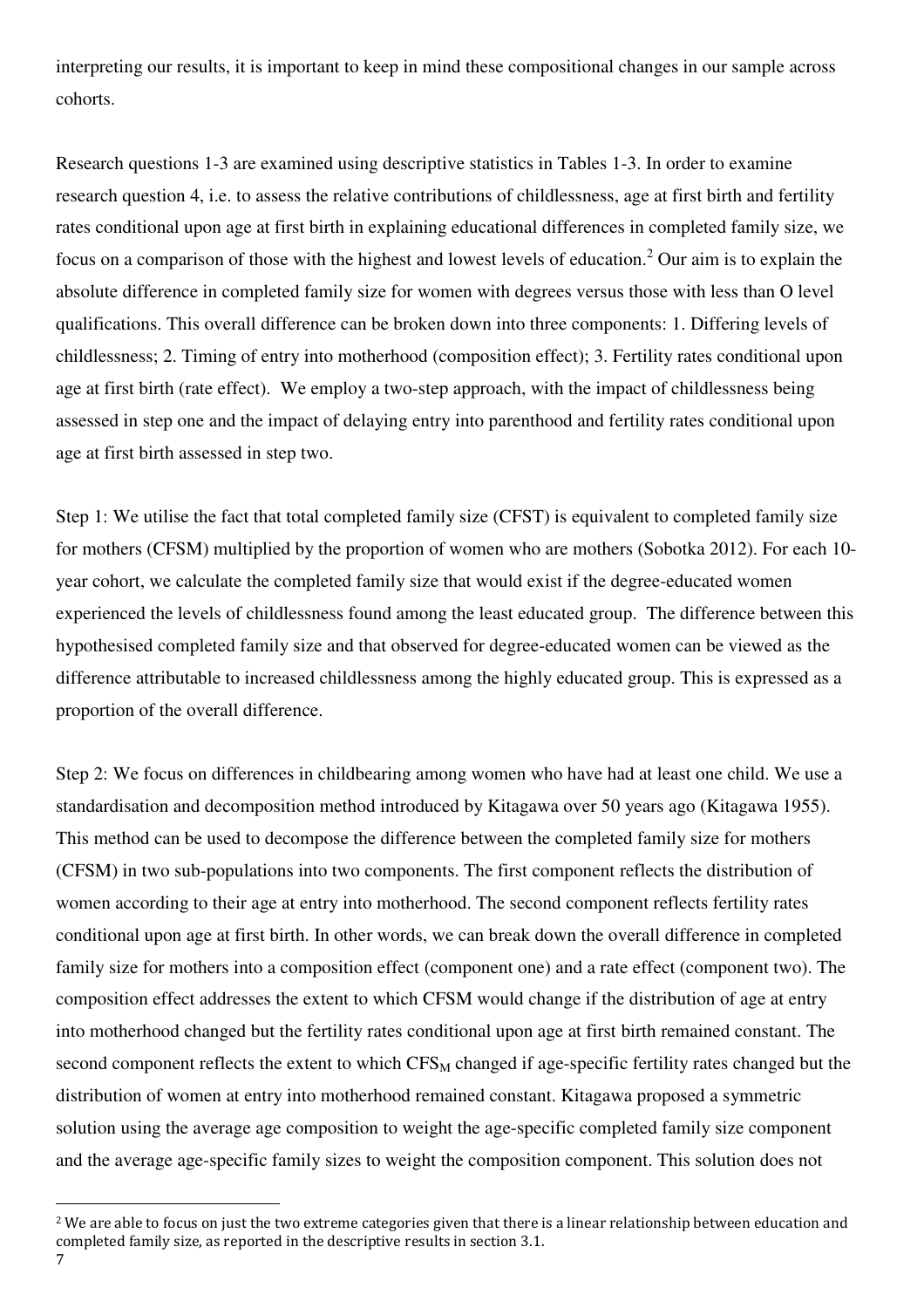favour one educational group over the other in terms of the weights of the two components (Schempf and Becker 2006). See equation (1):

### (1)

 $CFSM_H - CFSM_L =$ 

$$
\sum_{i} \left( \frac{N_{iL}}{N_{++L}} + \frac{N_{iH}}{N_{++H}} \right) (R_{iH} - R_{iL})
$$
  
+ 
$$
\sum_{i} \left( \frac{R_{iL} + R_{iH}}{2} \right) \left( \frac{N_{iH}}{N_{++H}} - \frac{N_{iL}}{N_{++L}} \right)
$$

Where *i*=age in five-year age groups and  $N_{iL}$  is the number of least-educated women in age group *i* and  $N_{iH}$ is the number of highly-educated women in age group *i*.  $R_{iL}$  and  $R_{iH}$  are the completed family size for low and high educated women who enter motherhood at in the *ith* age group.

We express the rate effect and composition effect as proportions of the overall difference in CFSM. We then apply these proportions to the remaining part of the overall difference in CFST that is not explained by differential childlessness. We repeat the analyses for different cohorts and present the findings in Table 4.

#### **3 Results**

### **3.1 RQ1: How have educational differences in completed family size, childlessness and parity distributions among mothers changed over cohorts 1940-1969?**

Table 1 shows that mean completed family size has reduced slightly from 2.23 among women born in the 1940s (who were having their children at the height of the 1960s baby boom) to 1.99 among women born in the 1960s (Table 1). Within each birth cohort, completed family size is larger for those with lower levels of education. Completed family size has remained stable across the cohorts for those with the lowest levels of education but has fallen for those with higher levels. Thus, educational differences in completed family size have widened for more recent births cohorts. Among those born in the 1960s, completed family size was around 2.35 for those with no or below O level qualifications as compared to 1.68 for women with higher qualifications.

The parity distributions according to education within each birth cohort are also shown in Table 1. As expected, there is a persistent, positive educational gradient in childlessness. In all cohorts, the proportion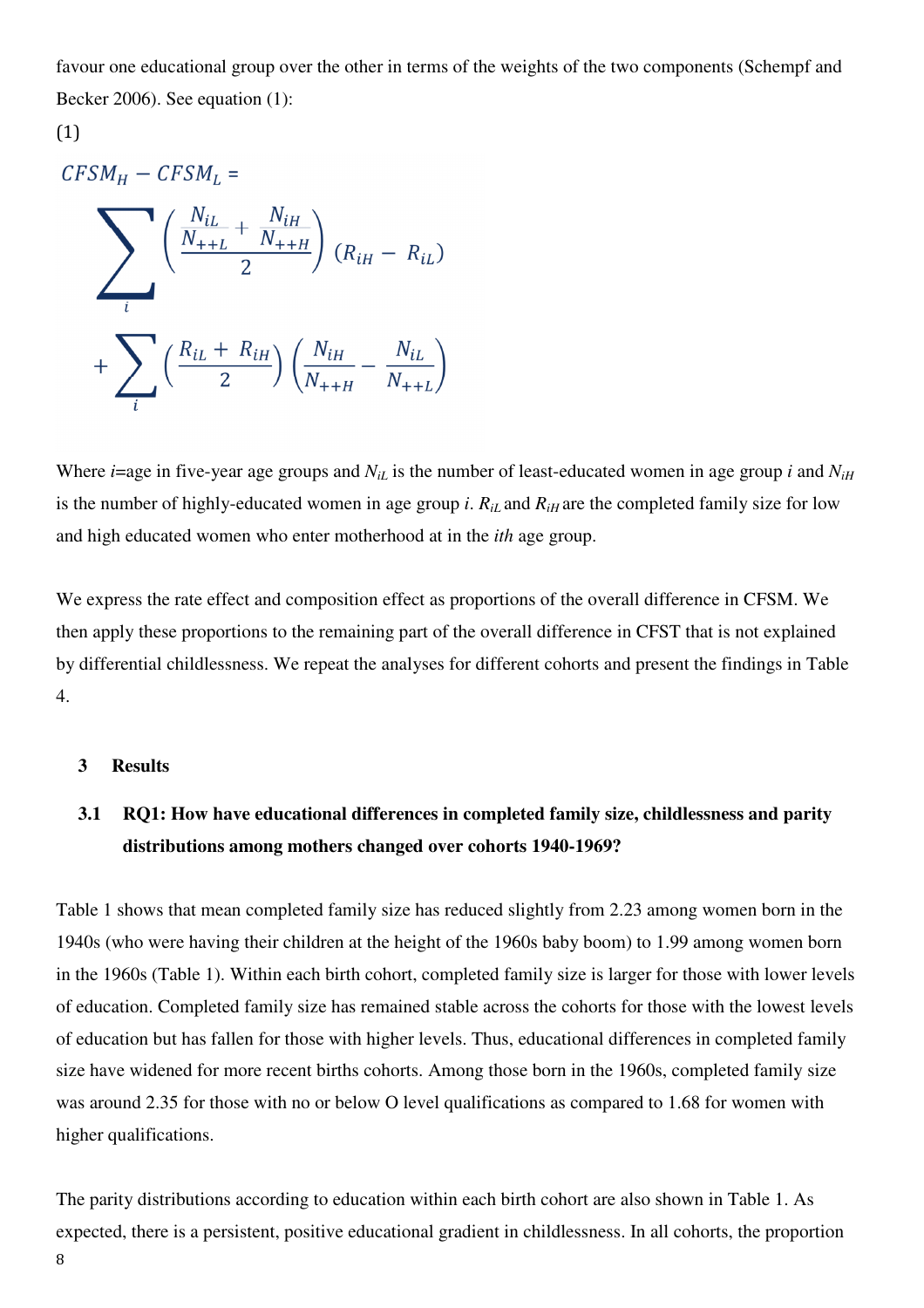of women with degrees remaining childless is more than double that for those with less than O level qualifications (eg. 22.0% vs 10.2% in the 1960-69 cohort). The overall percentage remaining childless has increased significantly (from 10.4% of the 1940-49 cohort to 15.1% of women born in 1960-69). However, within each educational group, the increase in the percentage childless has across birth cohorts is less pronounced. For example, among female graduates the proportion remaining childless rose from 18.5% to 22.0%, and from 8.4% to 10.2% among those with the lowest levels of education. Thus to a large extent, increases in childlessness have been driven by the increasing number of women gaining higher level qualifications (Figure 2).

In all three cohorts, the proportions of women with one child are similar regardless of educational attainment. Likewise, there are only small differences by education in the proportion with two or with three children. However, for higher parities (4+ children), there is a clear and widening gap between the educational groups, with higher parities much more common among women with lower levels of education. In the 1960-69 cohort, 17.4% of women with the lowest level of education have four or more children, compared with only 4.9% of those with a degree level qualification. This suggests that the educational gradient in completed family size is in part driven by this difference at higher parities, in addition to the effect of differences in the prevalence of childlessness.

### **3.2 RQ2: How have educational differentials in age at entry into motherhood changed for cohorts born 1940-1969?**

Table 2 shows how the age schedules of entry into motherhood have changed over cohorts, and whether the ASFR schedule has shifted more for some educational groups than for others. Overall, the median age at entry into parenthood among mothers increased by around 3 years in the 1960-69 cohort versus the 1940-49 cohort, from 23 years to 26 years.

For those with the lowest levels of education (i.e. no qualifications, or less than Ordinary Level (O level) qualifications) the median age at entry into motherhood for mothers has not changed significantly over cohorts, remaining stable at about 23 years. To some extent this may be due to this becoming an increasingly select group, as shown in figure 2. Among those with intermediate levels (A level) there is a small increase in the median of about one year, from 25 to 26.

The increase in the median age at motherhood is largest for women with degrees: from about 27 to 30 years. This change is despite this degree educated group becoming a larger proportion of the sample – although HE was still a minority transition in this cohort, with only one quarter of women reporting a degree-level qualification.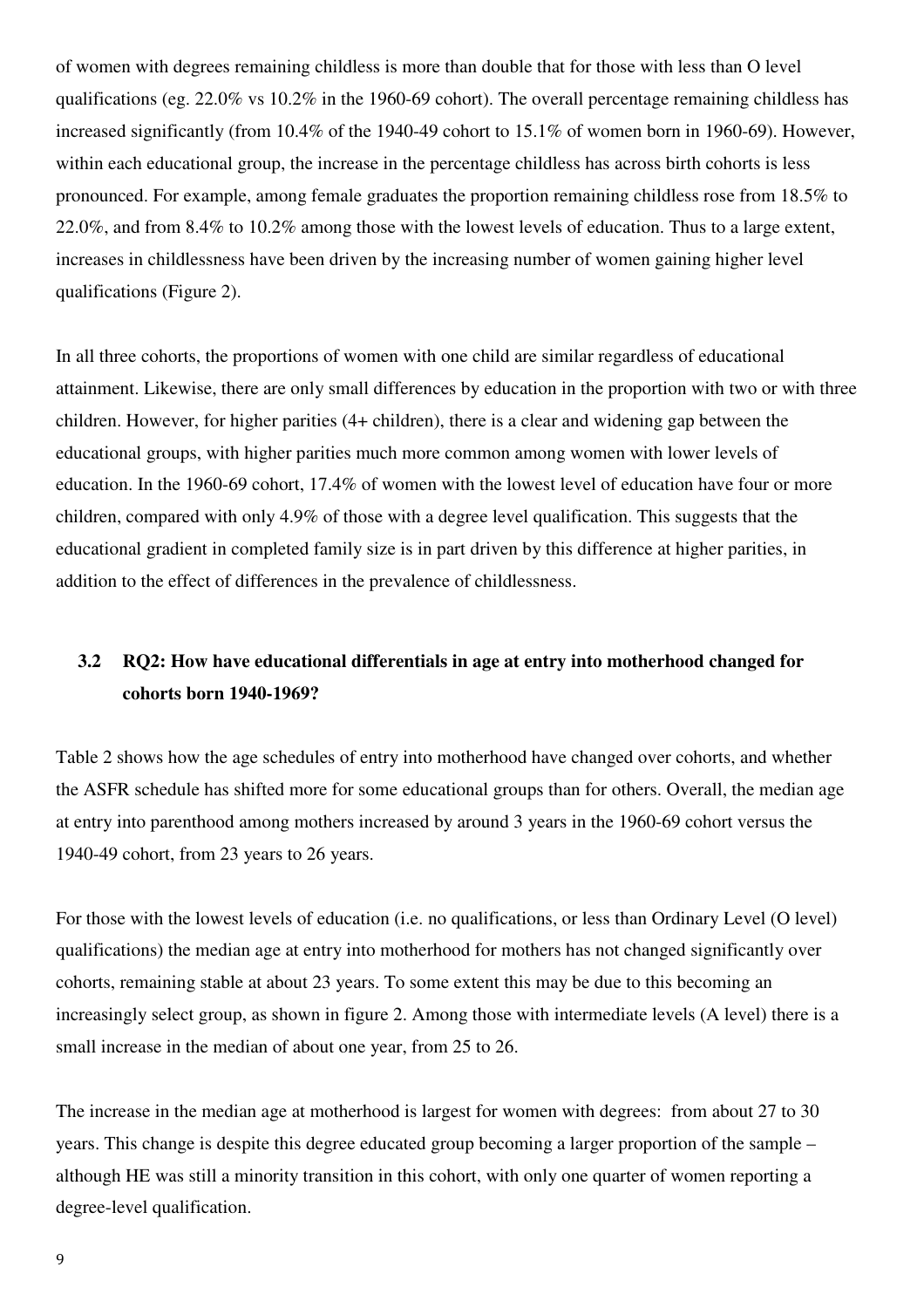There has been almost no change in the age at which the first 10% of mothers had their first child. This is consistent with our existing knowledge about the persistence of an early entry into motherhood for certain subgroups (Rendall, Aracil, Bagavos, Couet, DeRose, DiGiulio, Lappegard, Robert-Bobee, Ronsen, Smallwood, & Verropoulou 2010). At the same time, the distribution of age at entry into motherhood at higher ages has shifted even later, with the  $75<sup>th</sup>$  centile of age at first birth rising for all educational groups. This increase in what we might call "latest late" fertility is greatest among those with degree level qualifications among whom the  $75<sup>th</sup>$  percentile increased from 30 to 33 years. Within the degree educated group the spread of ages at which women are entering motherhood has spread. In contrast, those in the two lowest educational groups have only seen a one year shift in this distribution of oldest entry into motherhood. This demonstrates that the social polarisation in age at first birth as reported for earlier cohorts (Rendall and Smallwood 2003) has continued to widen for women born in the 1960s.

### **3.3 RQ 3: How does the relationship between age at entry into motherhood and completed family size differ by education? Has this relationship changed over cohorts 1940-1969?**

Table 3 shows completed family size among mothers according to cohort, education and age at first birth. The overall mean completed family size falls dramatically as age at first birth increases. For example in the 1960-69 cohort women who have their first child before the age of 20 years have a mean completed family size of 3.1, compared with 1.5 for women who have their first birth at age 35-39 years. This gradient has remained remarkably stable over the three successive birth cohorts, with only a very small increase in completed fertility for women entering motherhood at later ages seen between the 1940-49 and 1950-59 cohort (see the 'Total' column of Table 3).

Within each educational group we see this negative relationship between age at first birth and completed family size.<sup>3</sup> However, this gradient is less steep for those with higher levels of education, as compared with lower levels of education. In other words, degree educated women who start their childbearing in their late twenties and early thirties tend to have a larger completed family size as compared to low educated women who enter motherhood at later ages. For example, among women born in the 1960s who have their first birth aged 30-34, average completed family size is 2.1 for those with degrees, as compared with 1.8 for those with less than 'O level' qualifications. This is what we would expect given selection mechanisms and the postponement of childbearing among more educated women (Berrington & Pattaro 2013;Rendall, Aracil, Bagavos, Couet, DeRose, DiGiulio, Lappegard, Robert-Bobee, Ronsen, Smallwood, &

<sup>3</sup> For certain subgroups our interpretation is restricted by small sample sizes – notably, for women with a degree who become mothers before the age of 20 years and for women in all educational groups who have their first birth at age 35- 39.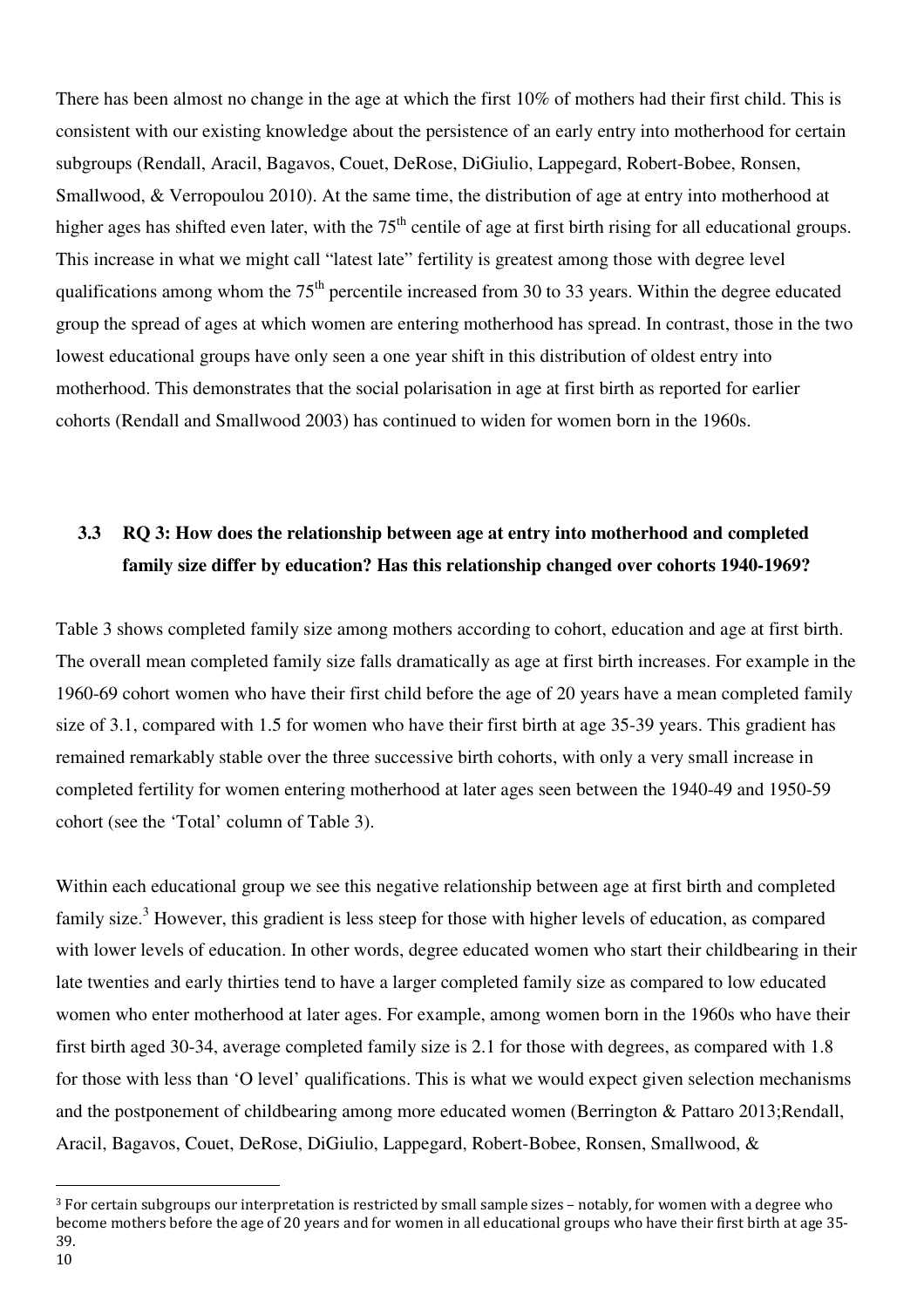Verropoulou 2010). What is perhaps more unexpected is the way in which these educational differences have remained relatively stable over the cohorts born over a 30 year period. There is only a slight increase in completed family size for women with degrees who have their first birth in their thirties (for example from 1.5 to 1.6 for those entering motherhood at age 35-39). Nevertheless, despite this relative stability, for mothers with degree level qualifications there is an overall decline in completed family size from 2.3 in the 1940-49 cohort to 2.1 in the 1960-69 cohort. This suggests a changing distribution of age at first birth in this group, with a higher proportion postponing to later ages when completed family sizes are smaller. This reflects the findings from Table 2 showing that postponement to "latest late" fertility is greatest among those with degree level qualifications.

## **3.4 RQ4: What are the relative contributions of childlessness, age at first birth and fertility rates conditional upon age at first birth to explaining the educational gradient in completed family size?**

The findings from the decomposition analysis for each birth cohort of women are shown in Table 4. The results indicate that childlessness makes a substantial contribution to the difference in completed family size between those with the lowest and highest levels of education. In the first two cohorts childlessness explains almost half of the difference in total completed fertility (CFST) between the educational groups. However, in the 1960-69 cohort, this falls to 40%, reflecting the fact that the educational difference in the completed family size of mothers (CFSM) has widened in this most recent cohort.

Overall, the composition effect largely predominates over the rate effect to explain educational differences in completed fertility – in other words, the difference in the composition of age at first birth is much more important than the age specific fertility rates in contributing to the educational fertility differences. The contribution of the composition effect varies between 59% (in the 1940-49 cohort) and 69% (in the 1950- 59 cohort). In contrast, the contribution of the age-specific rate is negative in the first two cohorts, with a particularly strong effect in the middle cohort (1950-59) of -18%. This reflects that, given age at first birth, women with higher educational attainment actually have a *higher* completed family size than those with the lowest levels of education, particularly for older ages at first birth. This can be seen in Table 3 (discussed earlier), where, for example, among women in the 1950-59 cohort who enter motherhood at age 30-34, completed family size is just 1.8 for women with less than O level qualifications, compared with 2.1 for women with degree level qualifications. In the most recent cohort, the rate effect becomes positive but with a relative contribution of only 1%.

Since a small number of estimates of completed family size by educational attainment and age at first birth were based on small sample sizes, we undertake a sensitivity analysis. For those sub-groups with a sample size of <100 we recalculate the decomposition by taking the lowest and highest limits of the confidence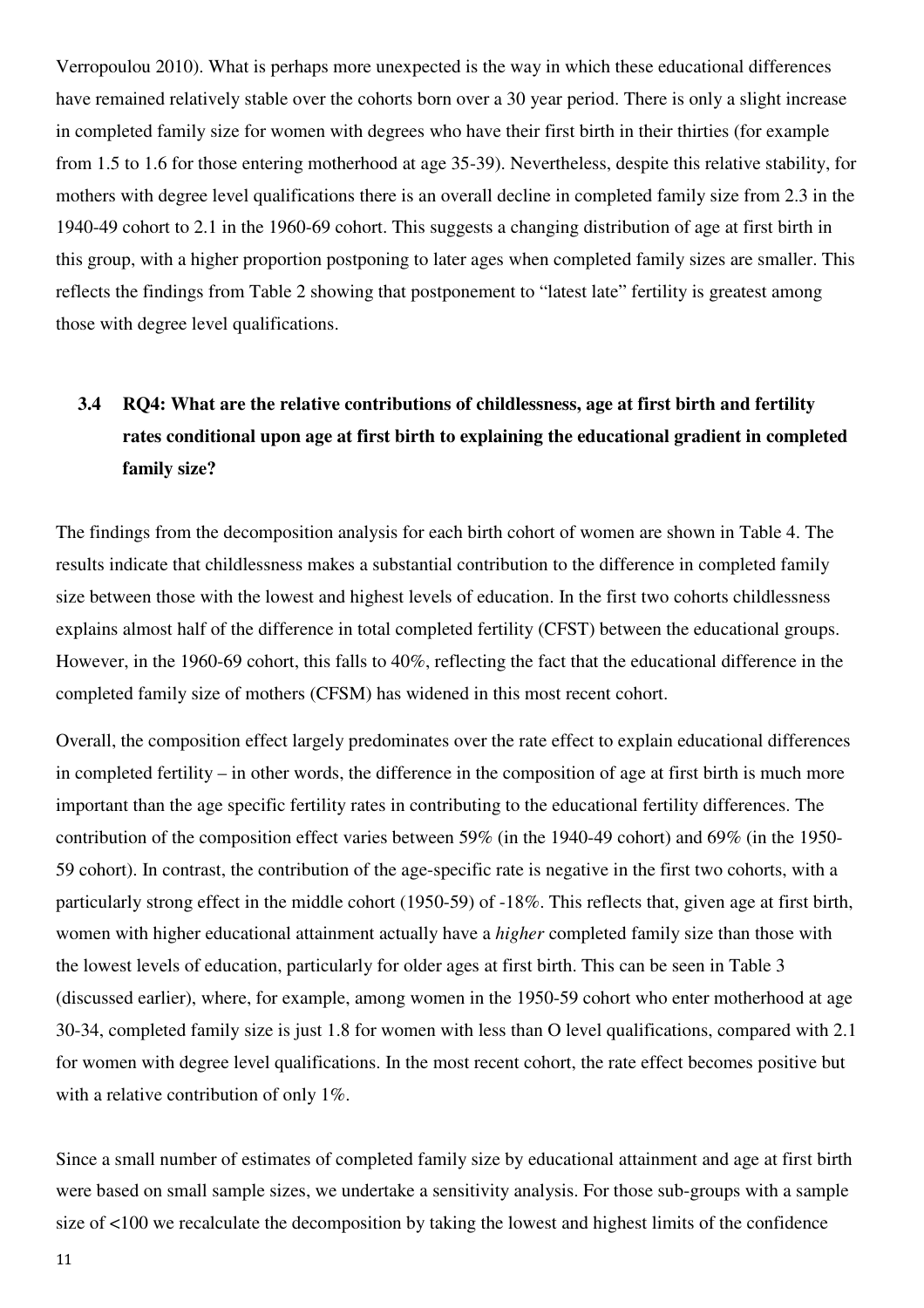interval as test values. The contribution of childlessness shows minimal variation. However, the contribution of rates and structure varies by up to -+10 percentage points. Nevertheless, the essential pattern of contributions remains, with the composition effect making the strongest contribution and the rate effect having a negative or negligible positive contribution.

#### **4 Summary and discussion**

In this paper, we have provided evidence for ongoing social polarisation in both the timing and quantum of fertility among women in the UK according to their educational attainment. We have shown that a rise in the median age at first birth has been most pronounced among highly educated women, increasing by more than two years from 27.3 to 29.6 years between the 1940-49 and 1960-69 birth cohorts. In contrast, the median age remained stable for those with less than O level qualifications, at around 23 years. Thus, we have found continued social polarisation in the timing of entry into motherhood across educational groups in the cohorts born in the 1960s. Our findings have further demonstrated a shift towards 'latest late' entry into motherhood that is concentrated among women with higher education – the  $75<sup>th</sup>$  centile of age at first birth has increased from 30.1 to 33.0 in the degree educated group. It is possible that we are observing an additional social polarisation of timing of entry into motherhood *within* the group of degree educated mothers.

Women with degree-level qualifications have a smaller completed family size than those with low-level or no qualifications and this disparity has widened in more recent cohorts. This paper has identified the key reasons for these patterns and their relative importance.

Firstly, completed family size is smaller for more educated women in Britain because a higher proportion of degree educated women remain childless. Although childlessness has increased for all educational groups, among the 1960-69 cohort twice as many degree educated women remained childless as compared with those with less than O level qualifications.

Secondly, degree educated women who enter motherhood tend to have fewer children than less educated women. This gap has increased very slightly between the 1940-1969 cohorts due to a small decline in average completed family size for degree educated mothers (from 2.3 to 2.1 children per woman). However, compared to the large educational gradient in overall completed family size for all women, completed family size for mothers is more similar according to education, and differences in family size for mothers has remained remarkably consistent across birth cohorts. To a large extent the smaller average family size among degree educated mothers is associated with their later age at starting a family. There is a sharp decline in achieved fertility associated with older ages at entry into motherhood: Mean completed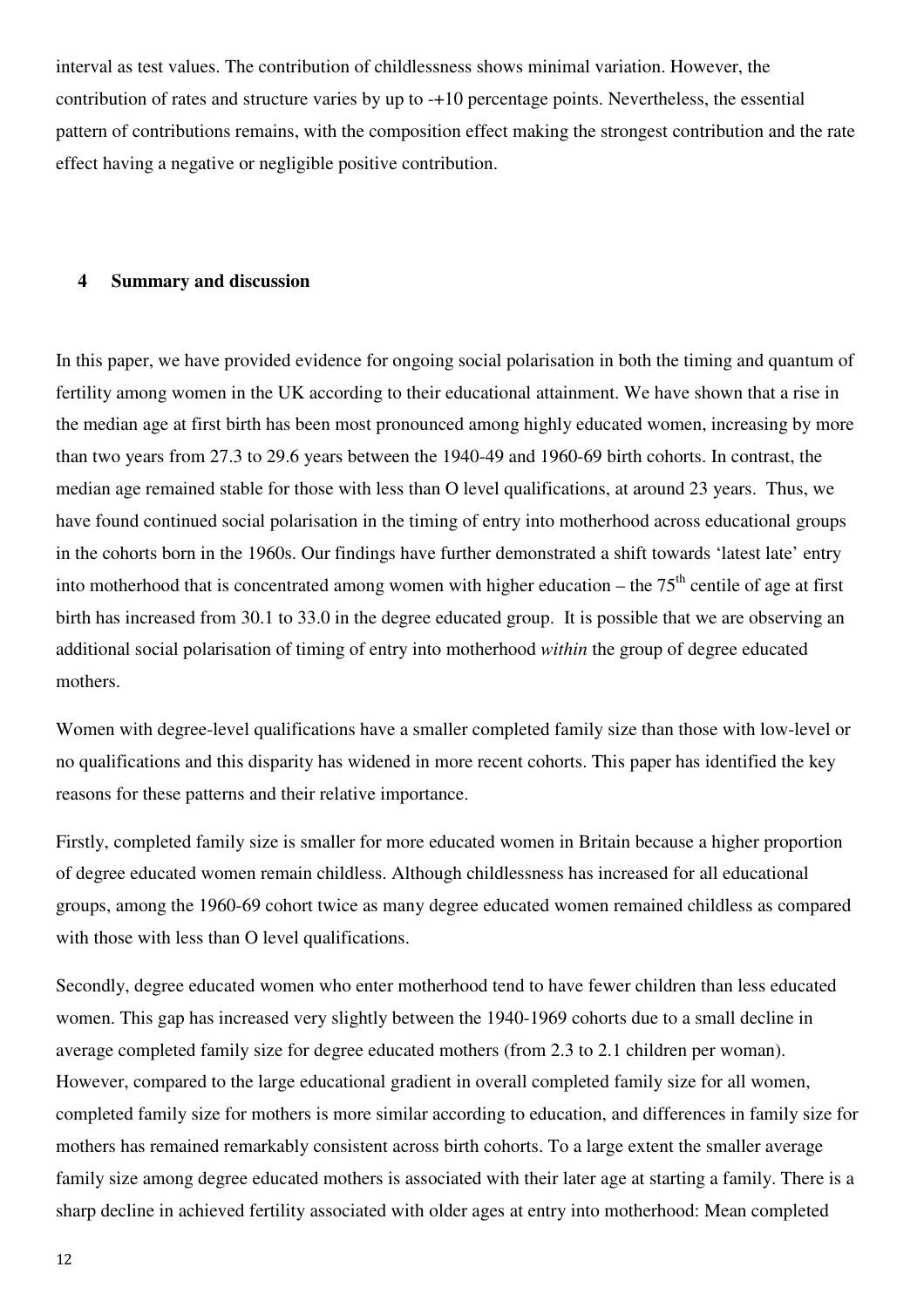family size for those who become teenage mothers (around 3 births) is twice as high as that for women who enter motherhood in their late thirties (around 1.5 births). We have demonstrated that this pattern has remained virtually unchanged across the cohorts 1940 to 1969.

Conditional upon age at first birth, completed family size for mothers is similar across cohorts and educational groups: at most ages of entry into motherhood, degree educated women will have similar or slightly higher completed family sizes. (The only exception to this finding is the particularly high completed family sizes of the least educated women who enter motherhood in their teens.) We conclude, therefore, that the smaller completed family sizes of degree educated mothers is associated with their older age composition at entry into motherhood. Furthermore, the slight decline in completed family size among degree educated mothers (from 2.3 to 2.1 births per women) across the three cohorts must be due to the further postponement to very late ages at entry to motherhood among this group.

This paper has demonstrated how a simple decomposition analysis can be used to quantify the relative contributions of childlessness, the distribution of age at first birth, and fertility rates conditional upon age at first birth to explaining educational differences in completed family size. The contribution of educational differences in childlessness remains strong, although its relative contribution to the educational gradient in overall fertility fell slightly in the 1960-69 cohort as compared to those born in the 1940s and 1950s. However it is the composition effect (i.e. educational differences in age at first birth) that is the main driver of the educational gradient in completed family size. In contrast, the rate effect (fertility rates conditional upon age at first birth) has a minimal impact. In future work this decomposition technique can be applied to better understand cross-national differences in educational gradients in cohort fertility.

In comparison with other countries with similar levels of completed family size, educational differences in childlessness and parity progression in the UK are large and stable. The educational gradient in childlessness is much higher than in Denmark and there is no evidence of a reversal of the educational gradient in childlessness that has been documented in Sweden and Finland, or a narrowing in the case of the Netherlands (Andersson, Ronsen, Knudsen, Lappegard, Neyer, Skrede, Teschner, & Vikat 2009;Persson 2010;van Agtmaal-Wobma & van Huis 2008)

In fact, despite the changing socio-economic context and changing distribution of the population in terms of educational experience, the educational gradient in childlessness is remarkably constant. Furthermore, conditional upon age at entry into motherhood, the educational gradient in completed family size has also remained remarkably constant. The main development over these three ten year cohorts is in the increased difference in the age pattern of entry into motherhood. The average age at entry into motherhood has increased faster for degree educated women, than for other educational groups – i.e. there has been further social polarisation in the timing of fertility. But in addition to this we may be seeing further differentiation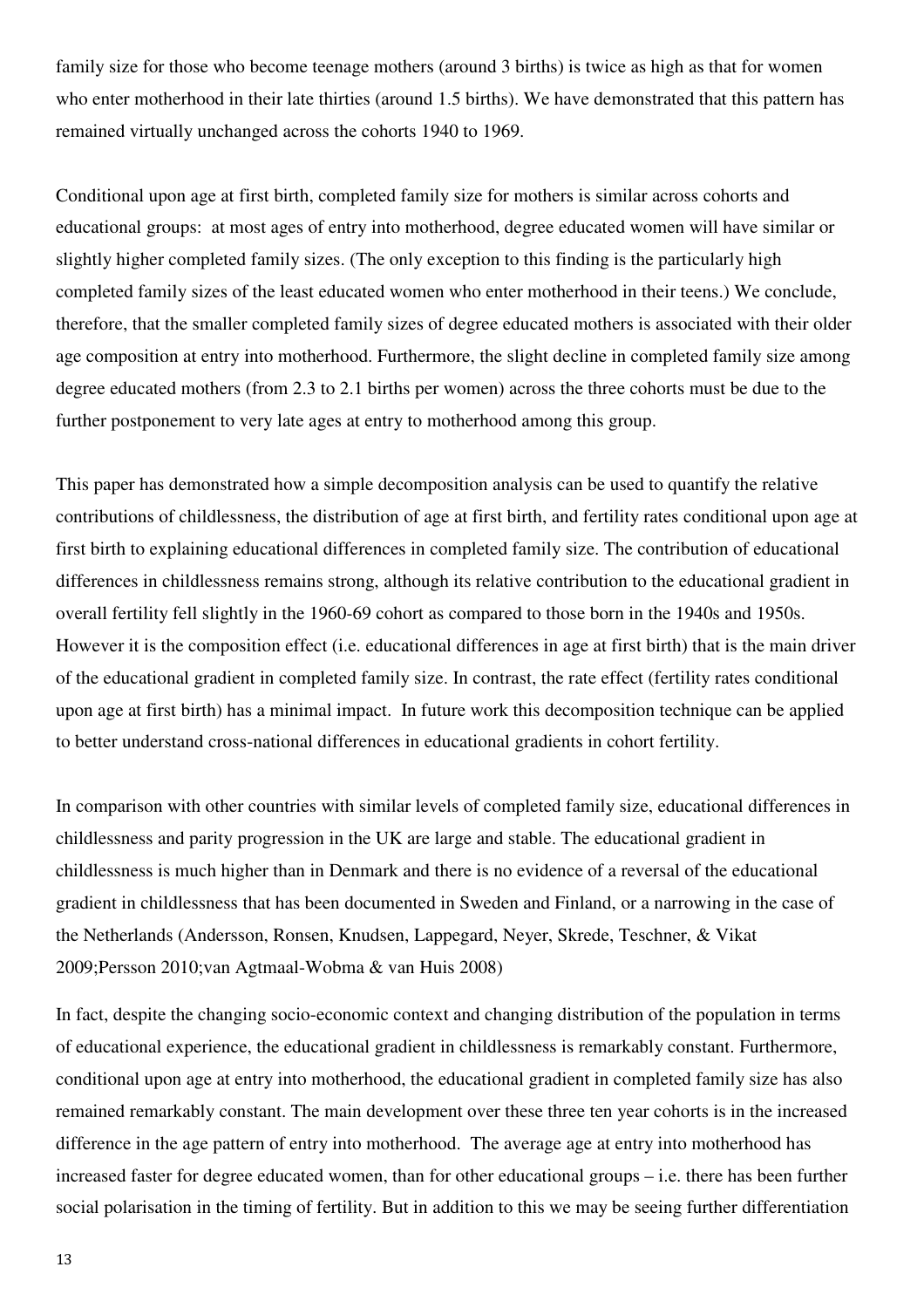among the degree educated group with a sub-set of highly educated women delaying entry into motherhood until their late thirties and early forties.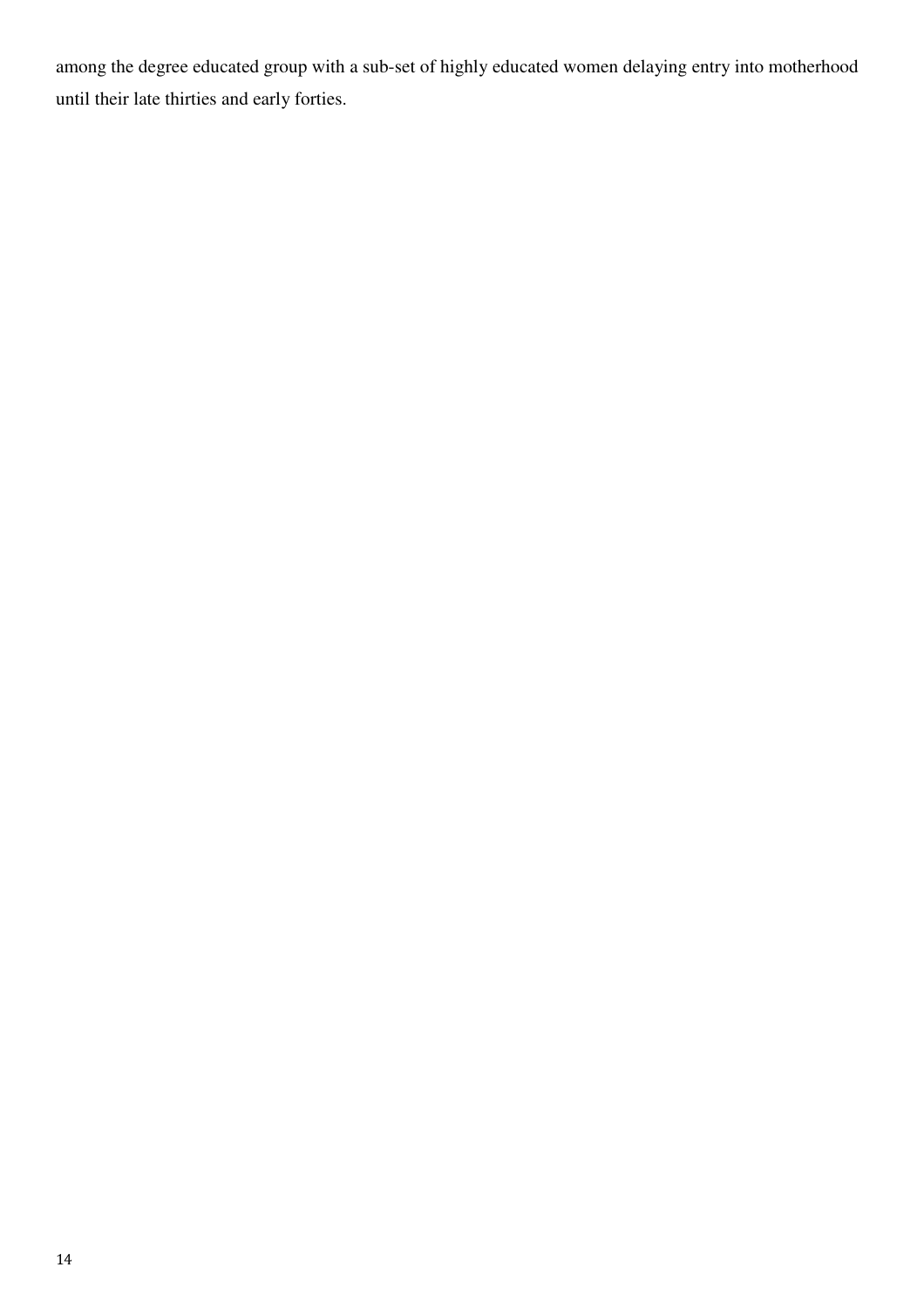### **5 References**

Andersson, G., Ronsen, M., Knudsen, L.B., Lappegard, T., Neyer, G., Skrede, K., Teschner, K., & Vikat, A. 2009. Cohort fertility patterns in the Nordic countries. Demographic Research, 20, 313-352 available from: ISI:000264950100001

Beaujouan, E., Berrington, A., Lyons\_Amos, M., & Ni Bhrolchain, M. 2014, User guide to the Centre for Population Change GHS database 1979-2009, ESRC Centre for Population Change, UK, CPC working paper 47.

Beaujouan, E., Brown, J., & Ni Bhrolchain, M. 2011. Reweighting the General Household Survey, 1979-2007. Population Trends, 145, 119-145

Becker, G.S. 1981. A Treatise on the Family Cambridge MA, Harvard University Press.

Becker, G.S. & Lewis, H.G. 1973. On the Interaction between the Quantity and Quality of Children. Journal of Political Economy, 81, (2) S279-S288 available from: http://www.jstor.org/stable/1840425

Berrington, A. & Pattaro, S. (2011) The Recuperation of Fertility at Older Ages: A Cross-Cohort Comparison of the Role of Fertility Intentions, Partnership and Employment Careers. Paper presented at 2011 PAA Conference, Washington.

Berrington, A.M. 2004. Perpetual postponers? Women's men's and couple's fertility intentions and subsequent fertility behaviour. Population Trends, 117, 9-19

Berrington, A. & Pattaro, S. 2013. Educational differences in fertility desires, intentions and behaviour: A life course perspective. Advances in Life Course Research on line first.

Blossfeld, H.P. & Huinink, J. 1991. Human-Capital Investments Or Norms of Role Transition - How Womens Schooling and Career Affect the Process of Family Formation. American Journal of Sociology, 97, (1) 143-168.

Frejka, T. & Calot, G. 2001. Cohort reproductive patterns in low-fertility countries. Population and Development Review, 27, (1) 103-.

Kitagawa, E.M. 1955. Components of a Difference Between Two Rates\*. Journal of the American Statistical Association, 50, (272) 1168-1194

Kneale, D. & Joshi, H. 2008. Postponement and childlessness: Evidence from two British cohorts. Demographic Research, 19, 1935-1968.

Kohler, H.-P., Billari, F.C., & Ortega, J.A. 2002. The emergence of lowest low fertility in Europe during the 1990s. Population and Development Review, 28, (4) 641-680

Kravdal, O. 1992. The Emergence of A Positive Relation Between Education and 3Rd Birth-Rates in Norway with Supportive Evidence from the United-States. Population Studies-A Journal of Demography, 46, (3) 459-475.

Lesthaeghe, R. 1998. On theory development: Applications to the study of family formation. Population and Development Review, 24, (1) 1-14

Mcfall, S. 2013, Understanding Society -UK Household Longitudinal Study: Wave 1-3, 2009-2012 User Manual, University of Essex.

Ni Bhrolchaín, M. & Beaujouan, E. 2012. Fertility postponement is largely due to rising educational enrolment. Population Studies, 66, (3) 311-327

Ni Bhrolchain, M., Beaujouan, E., & Murphy, M. 2011. Sources of error in reported childlessness in a continuous British household survey. Population Studies, 65, (3) 305-318

Office for National Statistics 2013a, Cohort Fertility 2012, ONS.

Office for National Statistics, U. K. 2013b, *Births in England and Wales, 2012*.

Persson, L. 2010, Trend reversal in childlessness in Sweden, Eurostat/UNECE/Statistics Sweden, WP 11.

Rendall, M., Aracil, E., Bagavos, C., Couet, C., DeRose, A., DiGiulio, P., Lappegard, T., Robert-Bobee, I., Ronsen, M., Smallwood, S., & Verropoulou, G. 2010. Increasingly heterogeneous ages at first birth by education in Southern European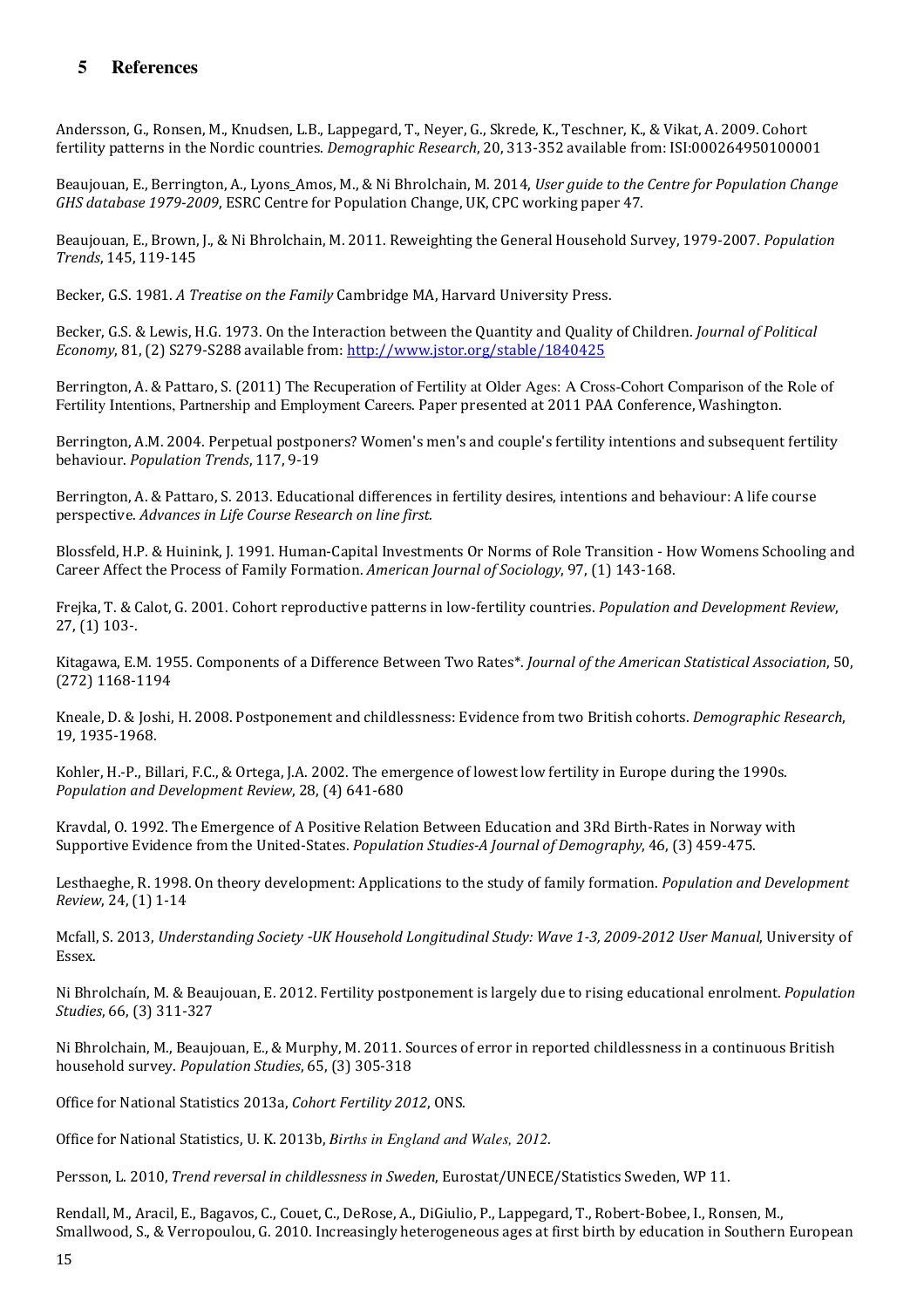and Anglo-American family-policy regimes: A seven-country comparison by birth cohort. Population Studies-A Journal of Demography, 64, (3) 209-227.

Rendall, M.S. & Smallwood, S. 2003. Higher qualifications, first-birth timing, and further childbearing in England and Wales. Population Trends (111) 18-26.

Schempf, A. & Becker, S. 2006. On the application of decomposition methods. American Journal of Public Health, 96, (11) 1899

Sobotka, T. 2012. Fertility in Austria, Germany and Switzerland: Is there a Common Pattern? Comparative Population Studies, 36, (2-3)

van Agtmaal-Wobma, E. & van Huis, M. 2008. De relatie tussen vruchtbaarheid en opleidingsniveau van de vrouw [The relationship between fertility and educational level of women]. Bevolkingtrends, 56, (2) 32-41

Van de Kaa, D.J. 1987. Europe's second demographic transition. Population bulletin, 42, (1) n1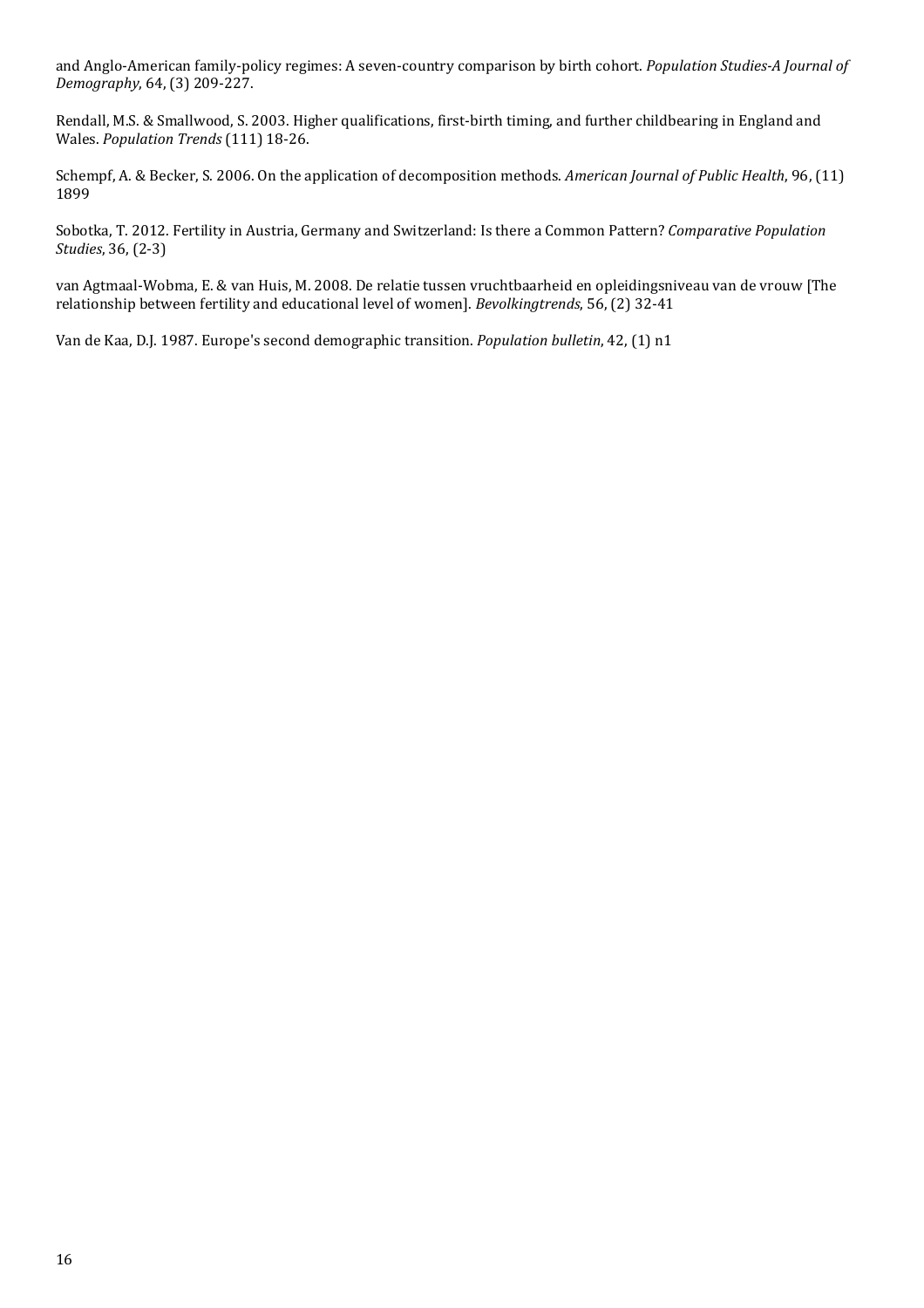### 6 Tables and Figures

| Cohort  | <b>Parity</b>    | $\leq 0$ level | O level | A level | <b>Degree</b> | <b>Total</b> |
|---------|------------------|----------------|---------|---------|---------------|--------------|
| 1940-49 | $\mathbf{0}$     | 8.4            | 10.9    | 13.4    | 18.5          | 10.4         |
|         | $\mathbf{1}$     | 12.7           | 12.6    | 12.8    | 12.3          | 12.7         |
|         | $\overline{2}$   | 39.7           | 48.0    | 42.3    | 42.7          | 41.5         |
|         | 3                | 22.7           | 20.5    | 21.5    | 19.2          | 21.9         |
|         | $4+$             | 16.5           | 8.1     | 10.0    | 7.3           | 13.6         |
|         | Mean completed   | 2.36           | 2.06    | 2.06    | 1.86          | 2.23         |
|         | family size      |                |         |         |               |              |
|         |                  |                |         |         |               |              |
| 1950-59 | $\boldsymbol{0}$ | 10.0           | 13.7    | 16.0    | 20.6          | 14.0         |
|         | $\mathbf{1}$     | 14.4           | 15.3    | 15.1    | 13.4          | 14.6         |
|         | $\overline{c}$   | 39.5           | 42.5    | 42.1    | 42.1          | 41.2         |
|         | 3                | 21.3           | 19.3    | 18.0    | 18.2          | 19.6         |
|         | $4+$             | 14.8           | 9.2     | 8.7     | 5.7           | 10.7         |
|         | Mean completed   | 2.26           | 1.99    | 1.91    | 1.77          | 2.04         |
|         | family size      |                |         |         |               |              |
|         |                  |                |         |         |               |              |
| 1960-69 | $\boldsymbol{0}$ | 10.2           | 12.4    | 15.7    | 22.0          | 15.1         |
|         | $\mathbf{1}$     | 14.4           | 15.9    | 16.6    | 16.9          | 16.0         |
|         | $\overline{c}$   | 35.9           | 39.6    | 40.5    | 39.4          | 39.1         |
|         | 3                | 22.1           | 22.0    | 18.4    | 16.8          | 19.8         |
|         | $4+$             | 17.4           | 10.1    | 8.9     | 4.9           | $10.0\,$     |
|         | Mean completed   | 2.35           | 2.07    | 1.92    | 1.68          | 1.99         |
|         | family size      |                |         |         |               |              |

Table 1: Educational gradient in parity distribution and completed family size (all women). Britain, 1940-49, 1950-59 and 1960-69 cohorts.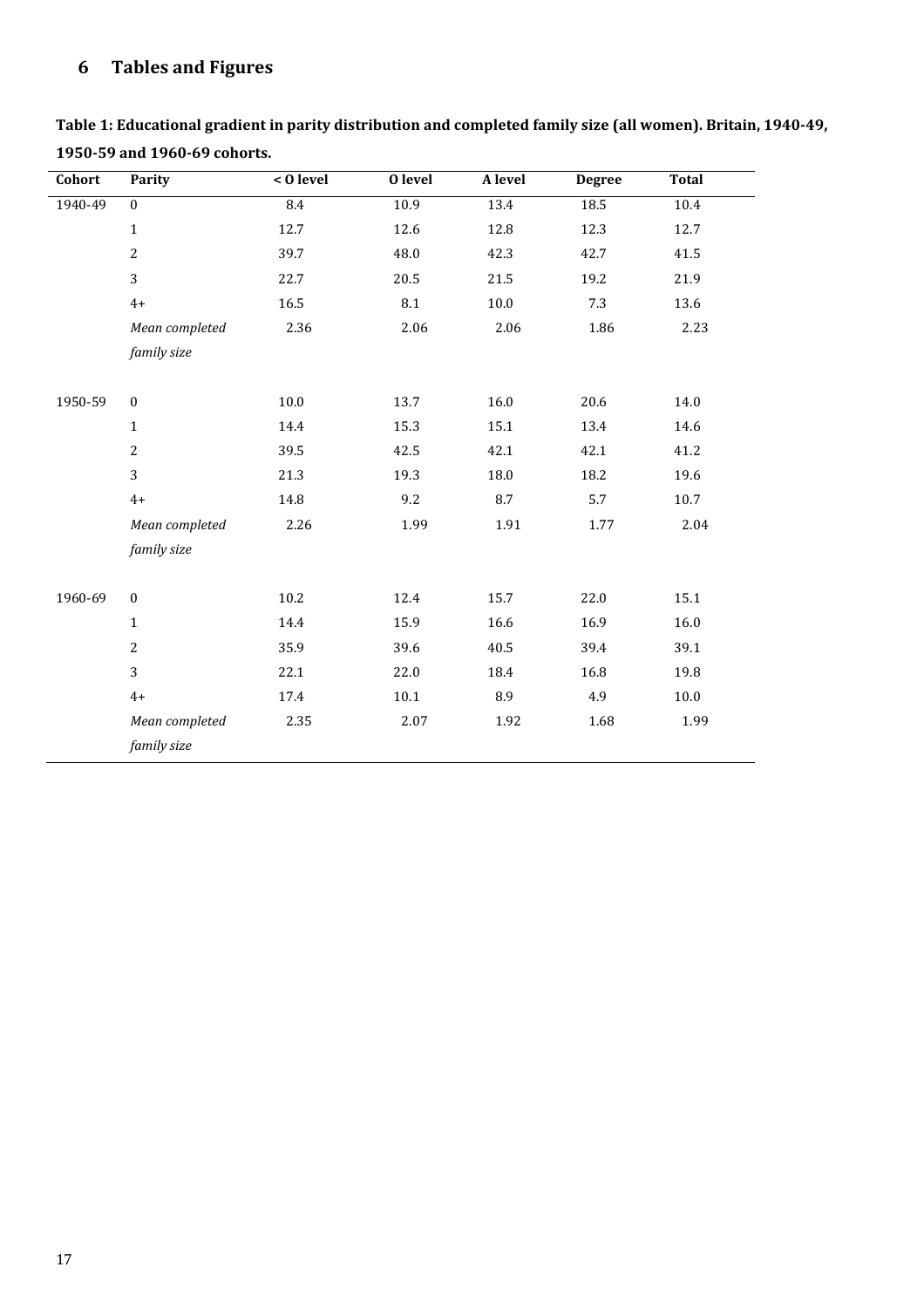|         |            | Age by level of education |                      |          |          |          |  |  |
|---------|------------|---------------------------|----------------------|----------|----------|----------|--|--|
| Cohort  | Percentile | < 0 level                 | $\overline{0}$ level | A level  | Degree   | Total    |  |  |
|         |            |                           |                      |          |          |          |  |  |
| 1940-49 | 10         | 18.8                      | 19.8                 | 19.8     | 22.7     | 19.1     |  |  |
|         | 25         | 20.3                      | 21.6                 | 21.9     | 24.9     | 20.9     |  |  |
|         | 40         | 21.7                      | 23.0                 | 23.4     | 26.3     | 22.3     |  |  |
|         | 50         | 22.5                      | 24.2                 | 24.6     | 27.3     | 23.3     |  |  |
|         | 60         | 23.4                      | 25.3                 | 25.7     | 28.1     | 24.4     |  |  |
|         | 75         | 25.3                      | 27.2                 | 27.5     | $30.1\,$ | 26.4     |  |  |
|         | 90         | 28.5                      | 30.7                 | $31.0\,$ | 32.8     | 29.9     |  |  |
|         |            |                           |                      |          |          |          |  |  |
| 1950-59 | 10         | 18.1                      | 18.9                 | 19.3     | 23.8     | 18.8     |  |  |
|         | 25         | 19.8                      | 21.2                 | 21.8     | 26.1     | $21.0\,$ |  |  |
|         | 40         | 21.3                      | 23.2                 | 23.8     | 27.7     | 23.2     |  |  |
|         | 50         | 22.4                      | 24.4                 | 25.0     | 28.8     | 24.6     |  |  |
|         | 60         | 23.7                      | 25.8                 | 26.3     | 29.8     | 26.0     |  |  |
|         | 75         | 26.1                      | 28.1                 | 28.8     | 31.8     | 28.4     |  |  |
|         | 90         | 30.0                      | 32.0                 | 32.9     | 35.2     | 32.3     |  |  |
|         |            |                           |                      |          |          |          |  |  |
| 1960-69 | $10\,$     | 18.2                      | $19.1\,$             | 19.8     | 23.3     | 19.3     |  |  |
|         | 25         | 19.9                      | 21.4                 | 22.7     | 26.3     | 22.0     |  |  |
|         | 40         | 21.7                      | 23.5                 | 24.8     | 28.3     | 24.3     |  |  |
|         | 50         | 22.8                      | 24.6                 | 26.2     | 29.6     | 25.8     |  |  |
|         | 60         | 24.1                      | 26.0                 | 27.3     | 30.7     | 27.3     |  |  |
|         | 75         | 26.8                      | 28.4                 | 29.6     | 33.0     | 29.9     |  |  |
|         | 90         | 30.8                      | 32.5                 | 33.4     | 36.7     | 33.8     |  |  |

Table 2: Weighted percentile ages at first birth among those women who ever had a child, by cohort and educational attainment.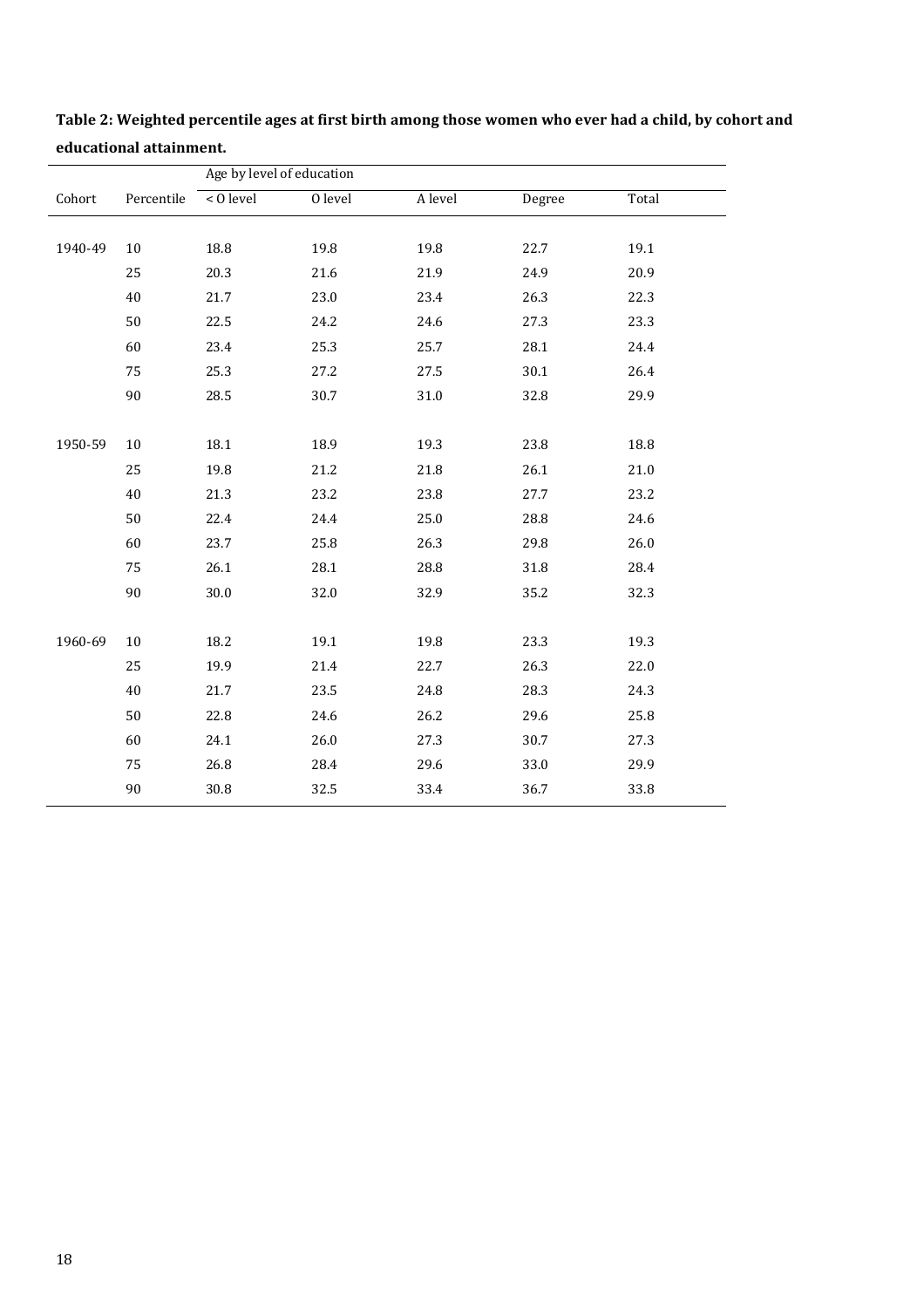| Cohort  | Age at first birth | < 0 level        |             | <b>O</b> level   |             |         | A level     |                  | <b>Degree</b>   |         | <b>Total</b> |  |
|---------|--------------------|------------------|-------------|------------------|-------------|---------|-------------|------------------|-----------------|---------|--------------|--|
|         |                    | Mean             | $\mathbf n$ | Mean             | $\mathbf n$ | Mean    | $\mathbf n$ | Mean             | $\mathbf n$     | Mean    | $\mathbf n$  |  |
| 1940-49 | < 20               | $\overline{3.3}$ | 2,150       | $\overline{3.0}$ | 278         | 2.9     | 217         | $\overline{2.6}$ | $\overline{33}$ | 3.2     | 2,678        |  |
|         | 20-24              | 2.6              | 5,343       | 2.4              | 1,165       | 2.5     | 928         | 2.6              | 351             | 2.6     | 7,787        |  |
|         | 25-29              | 2.1              | 2,241       | 2.1              | 799         | $2.2\,$ | 723         | 2.3              | 746             | 2.2     | 4,509        |  |
|         | 30-34              | 1.7              | 601         | 1.7              | 264         | 2.0     | 222         | 2.0              | 331             | 1.8     | 1,418        |  |
|         | 35-39              | 1.3              | 161         | 1.5              | 58          | 1.6     | 72          | 1.5              | 70              | 1.4     | 361          |  |
|         | All ages           | 2.6              | 10,496      | 2.3              | 2,564       | 2.4     | 2,162       | 2.3              | 1,531           | 2.5     | 16,753       |  |
| 1950-59 | <20                | 3.0              | 1,388       | 2.9              | 468         | 2.8     | 378         | 2.6              | 40              | 3.0     | 2,274        |  |
|         | 20-24              | 2.6              | 2,080       | 2.5              | 997         | 2.5     | 968         | 2.7              | 320             | 2.5     | 4,365        |  |
|         | 25-29              | 2.2              | 1,163       | 2.1              | 824         | 2.2     | 848         | 2.4              | 920             | 2.2     | 3,755        |  |
|         |                    |                  |             |                  |             |         |             |                  |                 |         |              |  |
|         | 30-34              | 1.8              | 440         | 1.8              | 359         | 1.9     | 435         | 2.1              | 628             | 1.9     | 1,862        |  |
|         | 35-39              | 1.4              | 120         | 1.5              | 124         | 1.5     | 143         | 1.6              | 218             | $1.5\,$ | 605          |  |
|         | All ages           | 2.5              | 5,191       | 2.3              | 2,772       | 2.3     | 2,772       | 2.2              | 2,126           | 2.4     | 12,861       |  |
| 1960-69 | <20                | 3.3              | 466         | 3.0              | 391         | 3.0     | 230         | 2.9              | 54              | 3.1     | 1,141        |  |
|         | $20 - 24$          | 2.7              | 699         | 2.6              | 870         | $2.5\,$ | 634         | 2.6              | 256             | 2.6     | 2,459        |  |
|         | 25-29              | 2.2              | 405         | 2.2              | 736         | 2.2     | 781         | 2.3              | 688             | 2.2     | 2,610        |  |
|         | 30-34              | 1.8              | 186         | 1.8              | 375         | 1.9     | 372         | 2.1              | 594             | 1.9     | 1,527        |  |
|         | 35-39              | 1.4              | 64          | 1.4              | 119         | 1.5     | 146         | 1.6              | 268             | $1.5\,$ | 597          |  |
|         | All ages           | 2.6              | 1,820       | 2.4              | 2,491       | 2.3     | 2,163       | 2.1              | 1,860           | 2.3     | 8,334        |  |

Table 3: Mean number of children among mothers aged 40-49 (GHS) or 40-70 (USoc) by age at first birth, education and cohort.

### Table 4: Childlessness and completed family size by educational attainment and relative contributions of childlessness, rate effect and composition effect to educational differences in completed family size, by cohort.

| Cohort  | % Childless |        | <b>CFSM</b> |        | <b>CFST</b> |        | Contribution to educational differences in CFST (%) |                              |                  |
|---------|-------------|--------|-------------|--------|-------------|--------|-----------------------------------------------------|------------------------------|------------------|
|         | <0 Level    | Dearee | $<$ O Level | Degree | $<$ O Level | Dearee | Childlessness                                       | Rate                         | Composition      |
| 1940-49 | 8.4         | 18.5   | 2.58        | 2.28   | 2.36        | 1.86   | 45.9 (44.6;47.3)                                    | $-4.6$ ( $-4.6$ : $-14.2$ )  | 58.7 (50.9;66.9) |
| 1950-59 | 10.0        | 20.6   | 2.51        | 2.23   | 2.26        | 1.77   | 48.8 (48.2;49.3)                                    | $-17.7$ ( $-9.0$ ; $-26.5$ ) | 68.9 (60.8;77.2) |
| 1960-69 | 10.2        | 22.0   | 2.62        | 2.15   | 2.35        | 1.68   | 37.6 (37.0;38.1)                                    | $1.4(7.4; -4.8)$             | 61.1 (55.5;66.7) |

Notes: CFSM=Completed family size for mothers; CFST=Completed family size for all women Values in parentheses indicate lower and upper estimate based on high and low limits of 95% confidence interval for age-specific CFST for samples where  $n<$ 100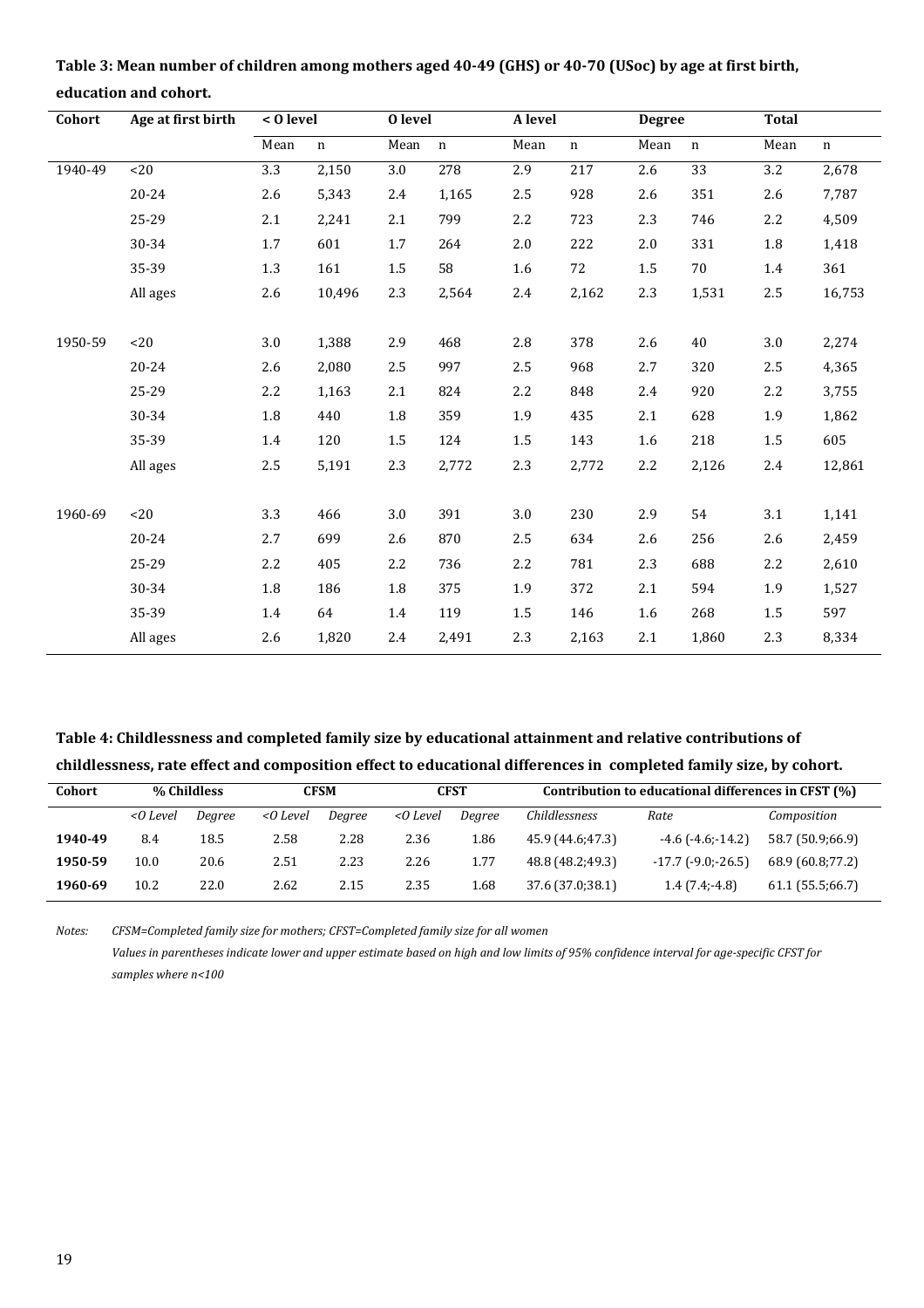Figure 1: Trend in period fertility (Total Fertility Rate 1947-2012) and cohort fertility (Completed Family Size, birth cohorts 1920-73). England and Wales.



Source: (Office for National Statistics 2013a;Office for National Statistics 2013b)